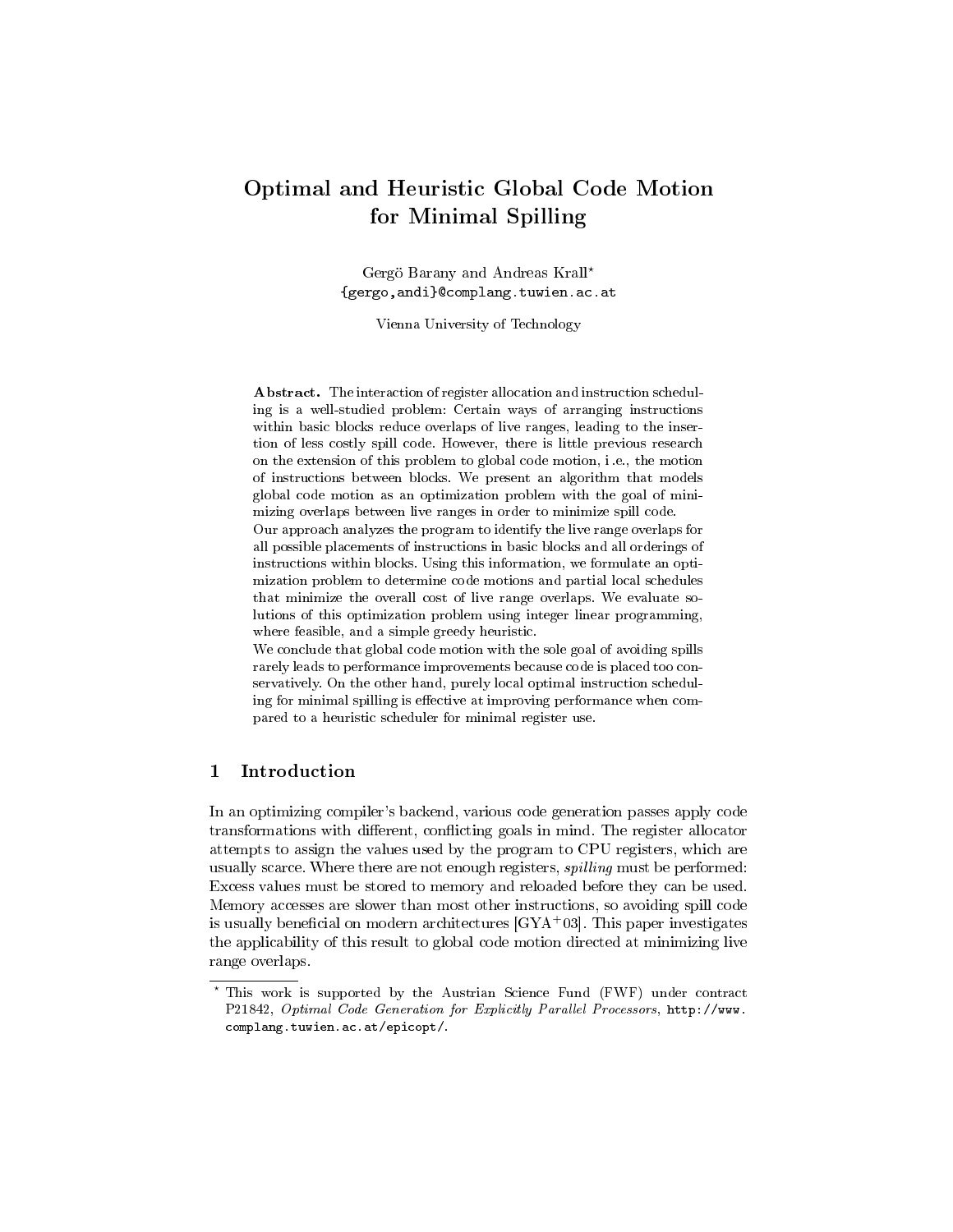| start:                          | start:                | start:                   |
|---------------------------------|-----------------------|--------------------------|
| $i0 := 0$                       | $i0 := 0$             | $i0 := 0$                |
| $a := read()$                   | $a := read()$         | $a := read()$            |
|                                 | $b := a + 1$          |                          |
| loop:                           | loop:                 | loop:                    |
| i1 := $\phi$ (i0, i2)           | i1 := $\phi$ (i0, i2) | i1 := $\phi$ (i0, i2)    |
| $b := a + 1$                    | $c := f(a)$           | $b := a + 1$             |
| $c := f(a)$                     | $i2 := i1 + b$        | $i2 := i1 + b$           |
| $i2 := i1 + b$                  | compare $i2 < c$      | $c := f(a)$              |
| $d := i2 \times 2$              | blt loop              | compare $i2 < c$         |
| compare $i2 < c$                |                       | blt loop                 |
| blt loop                        |                       |                          |
| end:                            | end:                  | end:                     |
| return d                        | $d := i2 \times 2$    | $d := i2 \times 2$       |
|                                 | return d              | return d                 |
| Original function<br>$\alpha$ ) | (b) After GCM         | (c) GCMS for 3 registers |

Fig. 1. Optimization using GCM and GCMS for a three-register processor

Register allocation and spilling conflict with transformations that lengthen a value's live range, the set of all program points between the value's definition and a subsequent use: Instruction scheduling arranges instructions within basic blocks. To maximize pipeline utilization, definitions and uses of values can be moved apart by scheduling other instructions between them, but this lengthens live ranges and can lead to more overlaps between them, which can in turn lead to excessive register demands and insertion of spill code. Similarly, code motion techniques that move instructions between basic blocks can increase performance, but may also lead to live range overlaps. In particular, loop-invariant code motion moves instructions out of loops if their values do not need to be computed repeatedly. However, for a value defined outside a loop but used inside the loop, this extends its live range across the entire loop, leading to an overlap with all of the live ranges inside the loop.

This paper introduces our GCMS (global code motion with spilling) algorithm for integrating the code motion, instruction scheduling, and spilling problems in one formalism. The algorithm is 'global' in the sense that it considers the entire function at once and allows code motion into and out of loops. We describe both heuristic GCMS and an integer linear programming formulation for an optimal solution of the problem.

Our algorithm is based on Click's aggressive Global Code Motion (GCM) algorithm [Cli95]. We use an example to illustrate the differences between GCM and GCMS. Figure 1(a) shows a small program in SSA form adapted from the original paper on GCM. It is easy to see that the computation of variable b is loop-invariant and can be hoisted out of the loop; further, the computation for d is not needed until after the loop. Since the value of its operand i2 is available at the end of the loop, we can sink this multiplication to the end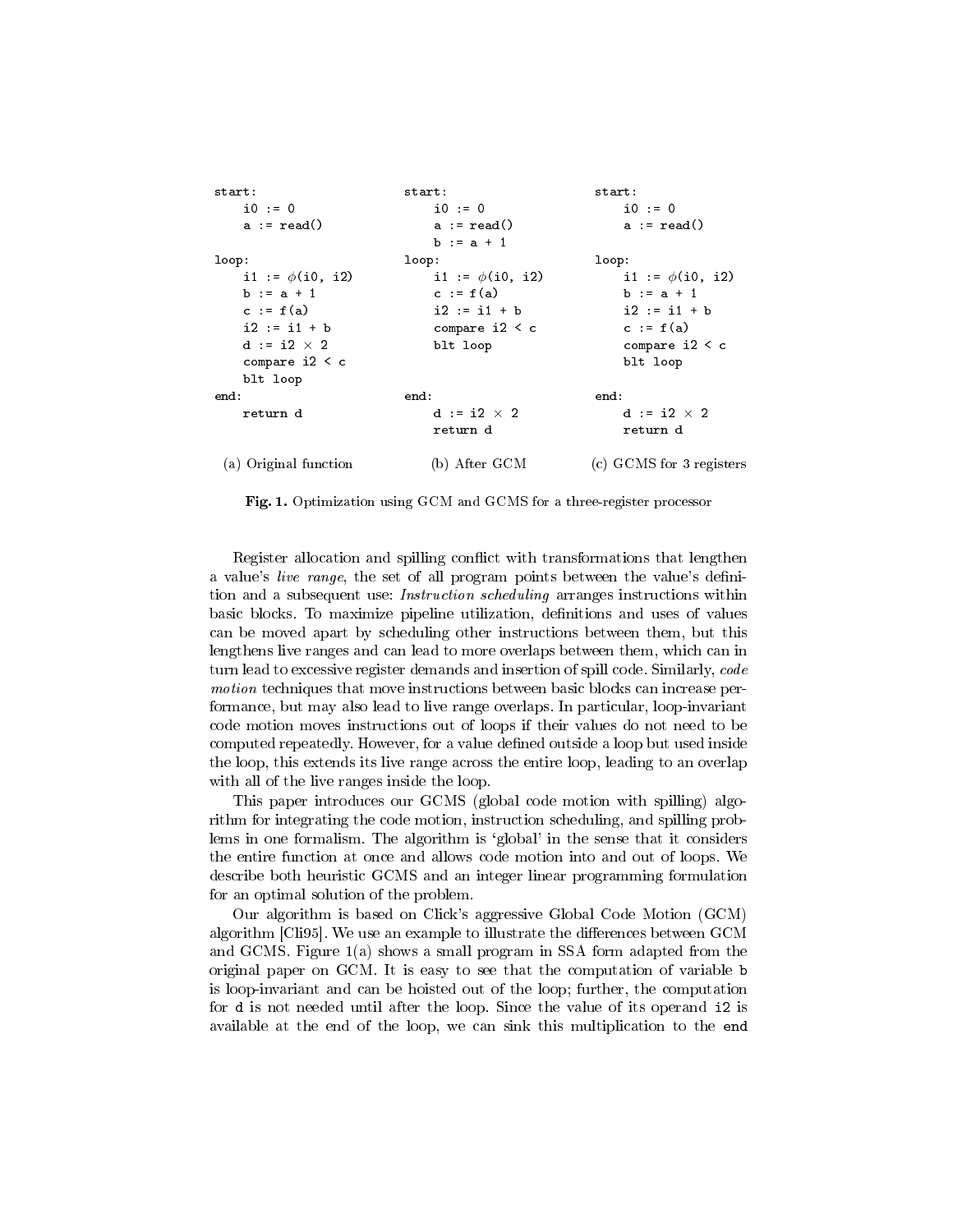block. Figure 1(b) illustrates both of these code motions, which are automatically performed by GCM. The resulting program contains less code in the loop, which means it can be expected to run faster than the original.

This expectation fails, however, if there are not enough registers available in the target processor. Since after GCM variable b is live through the loop, it conflicts with a, c, and all of  $\{i0, i1, i2\}$ . Both a and c conflict with each other and with at least one of the i variables, so after GCM we need four CPU registers for a spill-free allocation. If the target only has three registers available for allocation of this program fragment, costly spill code must be inserted into the loop. As memory accesses are considerably more expensive than simple arithmetic, GCM would trade off a small gain through loop invariant code motion against a larger loss due to spilling.

Compare this to Figure  $1(c)$ , which shows the result of applying our GCMS algorithm for a three-register CPU. To avoid the overlap of b with all the variables in the loop, GCMS leaves its denition inside the loop. It also applies another change to the original program: The overlap between the live ranges of b and c is avoided by changing the instruction schedule such that  $c$ 's definition is after  $b$ 's last use. This ensures that a register limit of 3 can be met. However, GCMS is not fully conservative: Sinking d out of the loop can be done without adversely affecting the register needs, so this code motion is performed by GCMS. Note, however, that this result is specific to the limit of three registers: If four or more registers were available, GCMS would detect that unrestricted code motion is possible, and it would produce the same results as GCM in Figure 1(b).

The idea of GCMS is thus to perform GCM in a way that is more sensitive to the needs of the spiller. As illustrated in the example, code motion is restricted by the spilling choices of the register allocator, but only where this is necessary. In functions (or parts of functions) where there are enough registers available, GCMS performs unrestricted GCM. Where there is higher register need, GCMS serializes live ranges to avoid overlaps and spill fewer values. In contrast to most other work in this area, GCMS does not attempt to estimate the register needs of the program before or during scheduling. Instead, it computes a set of promising code motions that could reduce register needs if necessary. An appropriately encoded register allocation problem ensures that the spiller chooses which code motions are actually performed. Code motions that are not needed to avoid spilling are not performed.

The rest of this paper is organized as follows. Section 2 discusses related work in the areas of optimal instruction scheduling, optimal spilling, and integrated scheduling and register allocation techniques. Section 3 gives an overview of our GCMS algorithm. Section 4 describes our analysis for identifying all possible live range overlaps, and how to apply code motion and scheduling to avoid them. Section 5 discusses the problem of selecting a subset of possible overlaps to avoid and shows our integer linear programming (ILP) model for computing an optimal solution. Section 6 evaluates our implementation and compares the effects of heuristic and optimal GCMS to simpler existing heuristics implemented in the LLVM compiler suite. Section 7 concludes.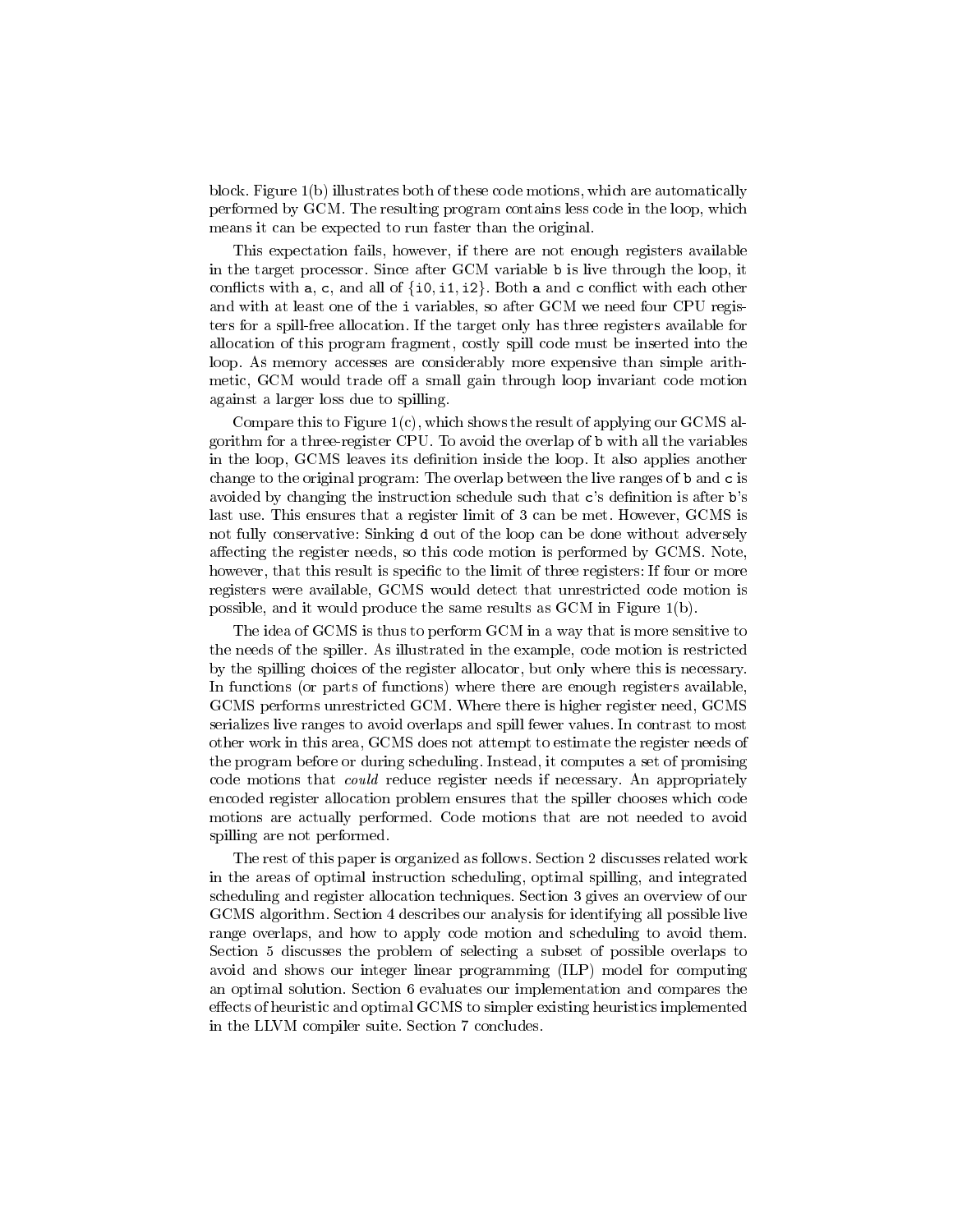# 2 Related Work

Instruction scheduling for pipelined architectures was an early target for optimal approaches [EK91,WLH00]. The goal of such models was usually to optimize for minimal total schedule length only. However, both the increasing complexity of modern hardware and the increasing gap between processor and memory speeds made it necessary to consider register needs as well. An optimal integrated formulation was given by Chang et al. [CCK97]. More recently, Govindarajan et al.  $[GYA+03]$  concluded that on modern out-of-order superscalar processors. scheduling to minimize spilling appears to be the most profitable instruction scheduling target. Various optimal spillers for a given arrangement of instructions have also been proposed. Colombet et al. [CBD11] summarize and generalize this work.

A large body of early work in integrated instruction scheduling and register allocation [GH88,NP93,Pin93,AEBK94] aimed at balancing scheduling for instruction level parallelism against register allocation, with some spilling typically allowed. As with optimal schedulers, this trend also shifted towards work that attempted to avoid live range overlaps entirely, typically by adding sequencing arcs to basic block dependence graphs, as our GCMS algorithm also does [Tou01,XT07,Bar11].

All of the work mentioned above considers only local instruction scheduling within basic blocks, but no global code motion. At an intermediate level between local and global approaches, software pipelining [Lam88] schedules small loop kernels for optimal execution on explicitly parallel processors. Here, too, careful integration of register allocation has proved important over time [CSG01,EK12].

RASER [NP95b] performs register allocation sensitive region scheduling by first using rematerialization (duplication of computations) to reduce register pressure where needed, and then only applying global code motion operations (such as loop-invariant code motion) that do not increase register pressure beyond the number of available registers. No attempt is made to reduce register pressure by serializing registers as in our approach. RASER gives impressive improvements on machines with articially few registers; later results on a machine with 16 registers look similar to ours [NP95a].

Johnson and Mycroft [JM03] describe an elegant combined global code motion and register allocation method based on the Value State Dependence Graph (VSDG). The VSDG is similar to our acyclic global dependence graph, but it represents control flow by using special nodes for conditionals and reducible loops (their approach does not handle irreducible loops) rather than our lists of legal blocks for each instruction. The graph is traversed bottom-up in a greedy manner, measuring 'liveness width', the number of registers needed at each level. Excessive register pressure is reduced by adding dependence arcs, by spilling values, or by duplicating computations. Unfortunately, we are not aware of any data on the performance of this allocator, nor the quality of the generated code.

The concept of liveness width is similar to Touati's 'register saturation', which is only formulated for basic blocks and pipelined loops. It is natural to try to adapt this concept to general control flow graphs, but this is difficult to do if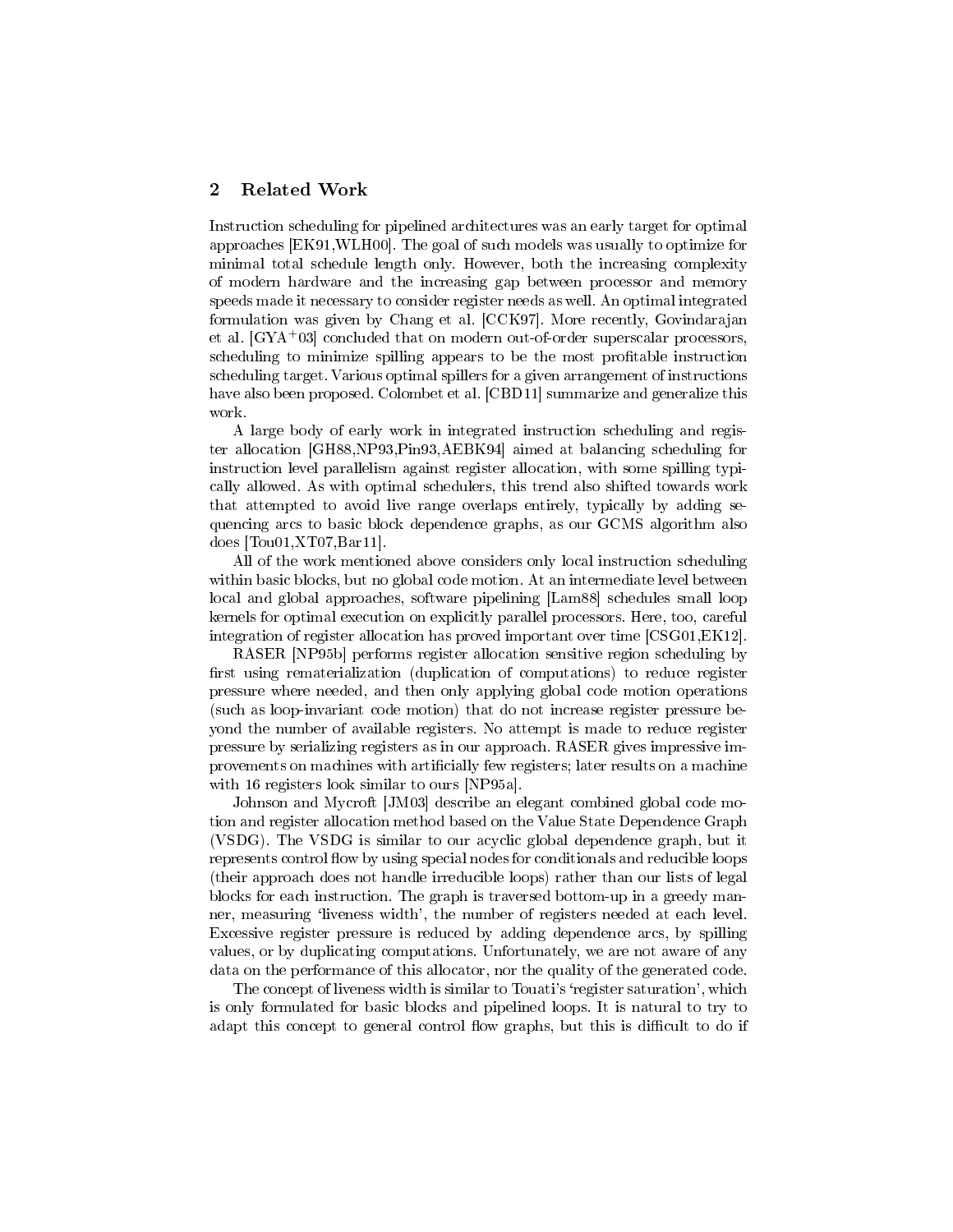instructions may move between blocks and into and out of loops. It appears that to compute saturation, we would need to build a detailed model of where each value may be live, and this might quickly lead to combinatorial explosion. Our method is simpler because it tries to minimize spills without having to take a concrete number of available registers into account.

Many authors have worked on what they usually refer to as global instruction scheduling problems, but their solutions are almost invariably confined to acyclic program regions, i. e., they do not perform loop invariant code motion [BR91,ZJC03]. The notable exception is work by Winkel [Win07] on `real' global scheduling including moving code into and out of loops, as our algorithm does. Crucially, Winkel's optimal scheduler runs in two phases, the second of which has the explicit goal of limiting code motion to avoid lengthening live ranges too much. Besides considerable improvements in schedule length, Winkel reports reducing spills by 75 % relative to a heuristic global scheduler. In contrast to our work, Winkel compiled for the explicitly parallel Itanium processor, so his reported speedups of 10 % cannot be meaningfully compared to our results on our out-of-order target architecture (ARM Cortex-A9).

# 3 Global Code Motion for Minimal Spilling

As an extension of GCM, our GCMS algorithm is also based on a program representation in SSA form and a global dependence graph. In SSA form [CFR<sup>+</sup>91], every value in the program has exactly one definition. Definitions from different program paths, such as in loops, are merged using special  $\phi$  pseudo-instructions that are later replaced by register copies if necessary.

Like GCM, we build a global dependence graph with instructions as nodes and data dependences as arcs. We also add arcs to capture any ordering dependences due to side effects on memory, such as store instructions and function calls, and any instructions that explicitly access processor registers, such as moves to and from argument registers around calls. Because we will use this dependence graph to find a linear arrangement of instructions within basic blocks, we must impose an important restriction: The graph must always be acyclic to ensure that a topological ordering exists. Conveniently, in SSA form the only cyclic data dependences arise from values that travel along loop backedges to  $\phi$ instructions. We can safely ignore these dependences as long as we ensure that the definitions of such values are never sunk out of their loops.

Our dependence graph is also used for code motion. We associate each instruction with a set of legal basic blocks as follows: Function calls, any other instructions that access memory or explicit CPU registers, and  $\phi$  instructions are not movable, their only legal block is the block in which they originally appear. For all other blocks, we employ the concept of dominance: A block a *dominates* a block b iff any path from the function's unique entry block to b must pass through a. Following Click [Cli95], we say that an instruction is legally placed in a block  $b$  if all of its predecessors in the dependence graph are based in blocks that dominate  $b$ , and all of its successors are in blocks dominated by  $b$ . The set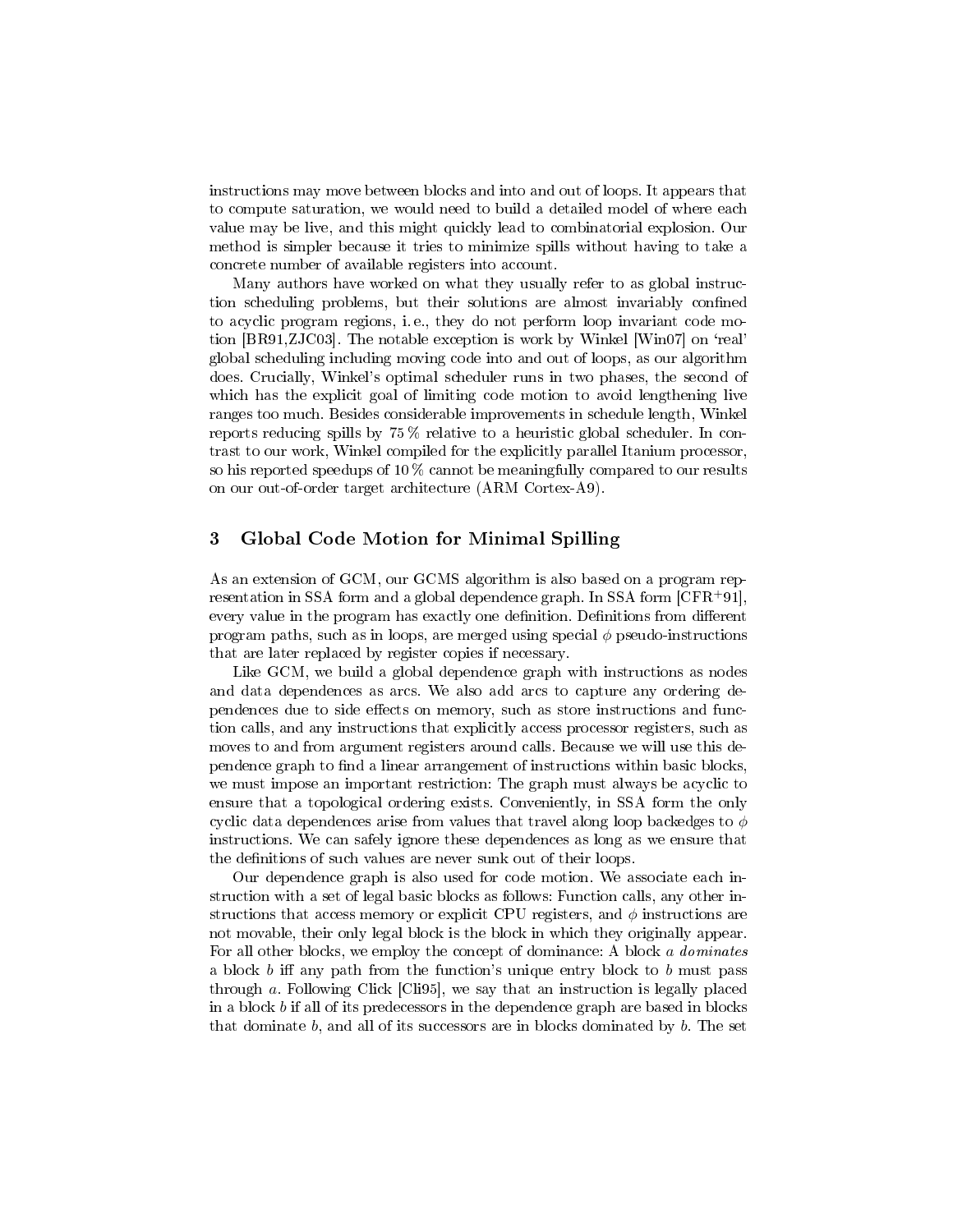of legal blocks for every instruction is computed in a forward and a backward pass over the dependence graph.



Fig. 2. Global dependence graph for example program

Figure 2 shows the global dependence graph for the example program from Figure 1. Data dependences are annotated with the name of the corresponding value. Note that the cyclic dependence of the  $\phi$  instruction on i2 is not shown; it is implicit, and our analysis keeps track of the fact that i2 is live out of the loop block and live across the loop's backedge.

Recall that function calls,  $\phi$  instructions, and branches are not movable in our model. Due to dependence arcs, other instructions become unmovable, too: Instructions 4 and 6 are 'stuck' between the unmovable  $\phi$  and the branch. This leaves only instructions 3 and 7 movable into and out of the loop, but as we have seen before, this is enough to illustrate interesting interactions between global code motion and spilling.

Given the dependence graph and legal blocks for each instruction, GCMS proceeds in the following steps:

Overlap analysis determines for every pair of values whether their live ranges might overlap. The goal of this analysis is similar to traditional liveness analysis for register allocation, but with the crucial difference that in GCMS, instructions may move. Our overlap analysis must therefore take every legal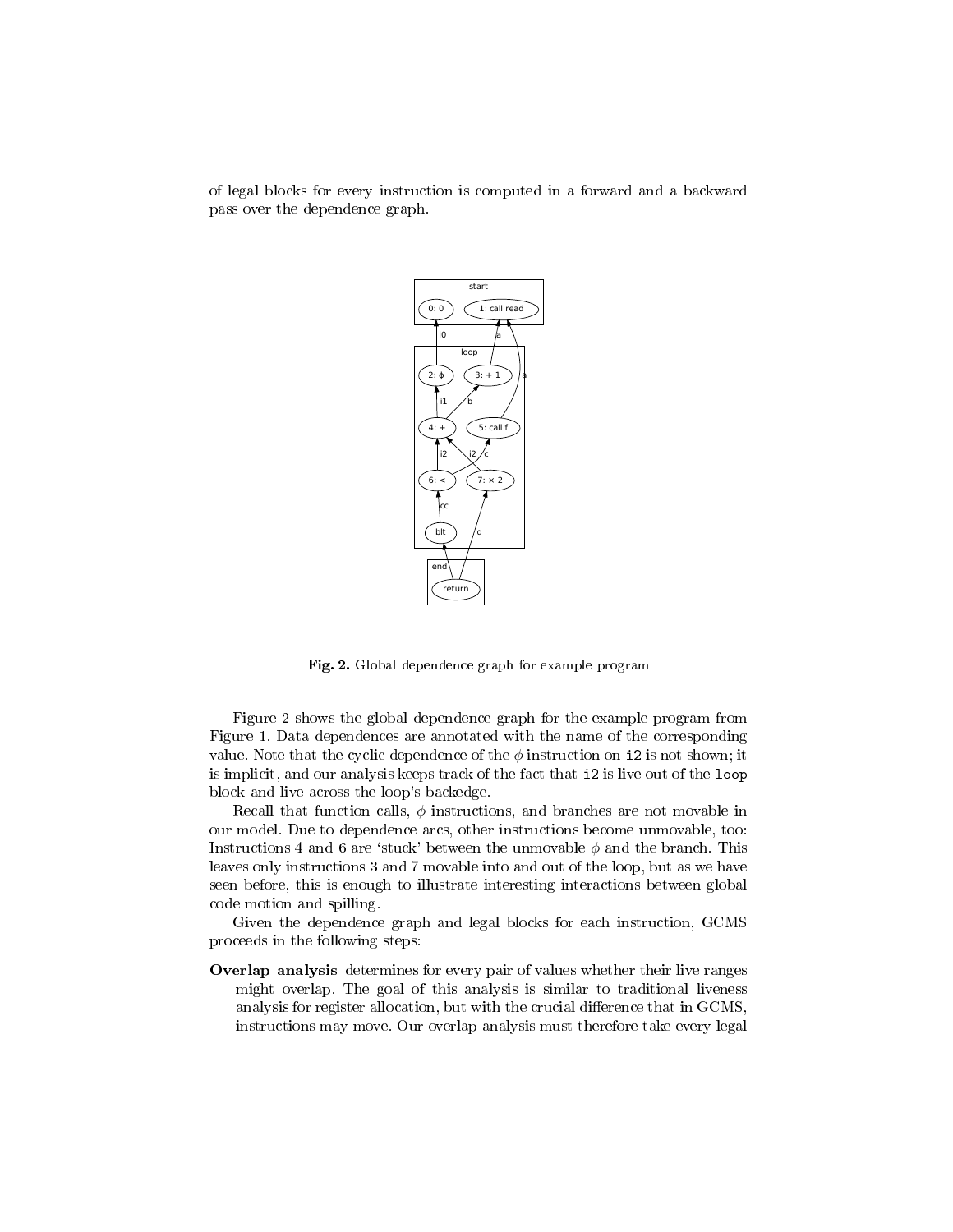placement and every legal ordering of instructions within blocks into account. For every pair, the analysis determines whether the ranges definitely overlap in all schedules, never overlap in any schedule, or whether they might overlap for some arrangements of instructions. In the latter case, GCMS computes a set of code placement restrictions and extra arcs that can be added to the global dependence graph. Such restrictions ensure that the live ranges do not overlap in any schedule of the new graph, i. e., they enable reuse of the same processor register for both values.

Candidate selection chooses a subset of the avoidable overlaps identified in the previous phase. Not all avoidable overlaps identified by the analysis are avoidable at the same time: If avoiding overlaps for two register pairs leads to conflicting code motion restrictions, such as moving an instruction to two different blocks, or adding arcs that would cause a cycle in the dependence graph, at least one of the pairs cannot be chosen for reuse. GCMS must therefore choose a promising set of candidates among all avoidable overlaps. Only these candidate pairs will be considered for actual overlap avoidance by code motion and instruction scheduling.

Since our goal is to avoid expensive spilling as far as possible, we try to find a candidate set that maximizes the sum of the spill costs of every pair of values selected for reuse.

Spilling and code motion use the results of the candidate selection phase by building a register allocation problem in which the live ranges of reuse candidates are treated as non-conflicting. The solution computed by the register allocator is then used to guide code motion: For any selected candidate whose live ranges were allocated to the same CPU register, we apply its code motion restrictions to the dependence graph. The result of this phase is a restricted graph on which we can perform standard GCM, with the guarantee that code motion will not introduce excessive overlaps between live ranges.

Each of these phases is discussed in more depth in the following sections.

### 4 Overlap Analysis

An optimal solution to GCMS requires us to consider all possible ways in which a pair of values might overlap. That is, we must consider all possible placements and orderings of all of the instructions defining or using either value. To keep this code simple, we implemented this part of the analysis in Prolog. This allows us to give simple declarative specifications of when values overlap, and Prolog's built-in backtracking takes care of actually enumerating all configurations.

The core of the overlap analysis, simplified from our actual implementation, is sketched in Figure 3. The Figure shows the three most important cases in the analysis: The first clause deals with the case where values ('virtual registers')  $A$ and B might overlap because  $A$ 's use is in the same block as  $B$ 's definition, but there is no dependence ensuring that  $A$ 's live range ends before  $B$ 's definition. The second clause applies when  $A$  is defined and used in different blocks, and  $B$ 's definition might be placed in an intervening block between  $A$ 's definition and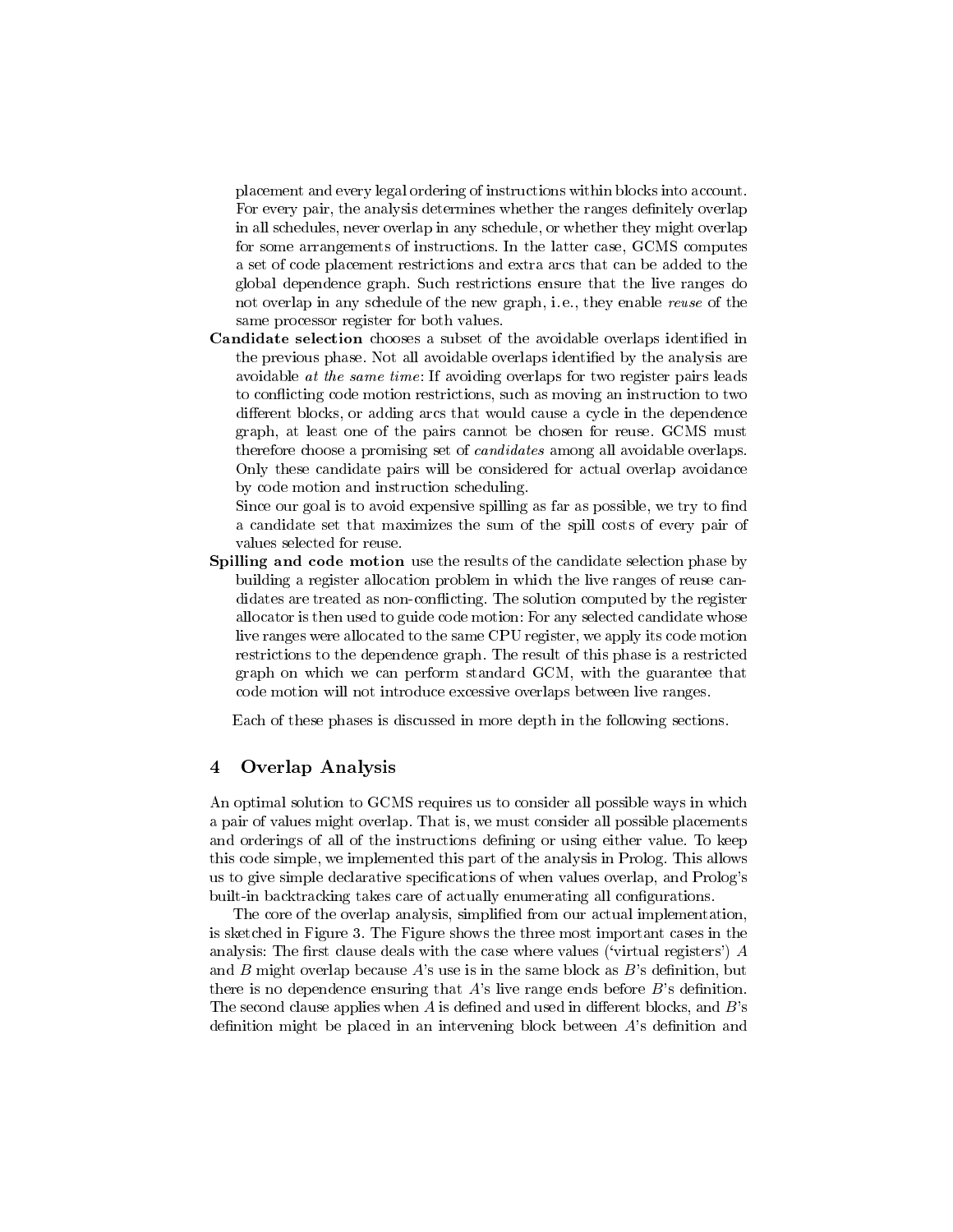```
overlapping_virtreg_pair(virtreg(A), virtreg (B)) :−
    % B is defined by instruction BDef in BDefBlock, A has a use in
    % the same block.
   virtreg_def_in(B, BDef, BDefBlock),
   virtreg_use(A, AUse, BDefBlock),
    \% A's use is not identical to B's def, and there is no existing
    % dependence from B's def to A's use. That is, B's def might be
    % between A's def and use.
   AUse \setminus = BDef,
   no_dependence(BDef, AUse),
    % There is an overlap that might be avoided if B's def were
    % scheduled after A's use by adding an arc.
   Placement = [AUse−BDefBlock, BDef−BDefBlock],
   record_blame(A, B, blame(placement(Placement), no_arc([BDef−AUse]))).
overlapping_virtreg_pair(virtreg(A), virtreg (B)) :−
    % A and B have defs ADef and BDef in blocks ADefBlock and
    % BDefBlock, respectively.
   virtreg def in(A, \text{ ADef}, \text{ ADefBlock}),virtreg_def_in(B, BDef, BDefBlock),
    % A has a use in a block different from its def.
   virtreg_use(A, AUse, AUseBlock),
   ADEBlock \geq AUseBlock,% There is a non−empty path from A's def to B's def...
   ADEBlock \geq BDefBlock,cfg_forward_path(ADefBlock, BDefBlock),
    \% ... and a path from B's def to A's use that does not pass
    % through a redefinition of A. That is, B is on a path from A's
    % def to its use.
   cfg_loopypath_notvia(BDefBlock, AUseBlock, ADefBlock),
    % There is an overlap that might be avoided if at least one of
    % these instructions were in a different block.
   Placement = [ADef−ADefBlock, BDef−BDefBlock, AUse−AUseBlock],
   record \quad blame(A, B, blame(placement(Placement))).overlapping_virtreg_pair(virtreg(A), virtreg (B)) :−
    % A and B are defined in the same block.
   virtreg_def_in(A, ADef, DefBlock),
   virtreg_def_in(B, BDef, DefBlock),
    % A has a use in a different block, so it is live out of
    % its defining block.
   virtreg_use(virtreg (A), AUse, AUseBlock),
   AUseBlock \ = DefBlock,% B is also live out.
   virtreg_use(virtreg(B), BUse, BUseBlock),
   BUseBlock \ = DefBlock,% There is an overlap that might be avoided if at least
    % one of these instructions were in a different block.
   Placement = [ADef−DefBlock, BDef−DefBlock,
                AUse−AUseBlock, BUse−BUseBlock],
   record blame(A, B, blame(placement(Placement))).
```
Fig. 3. Overlap analysis for virtual registers A and B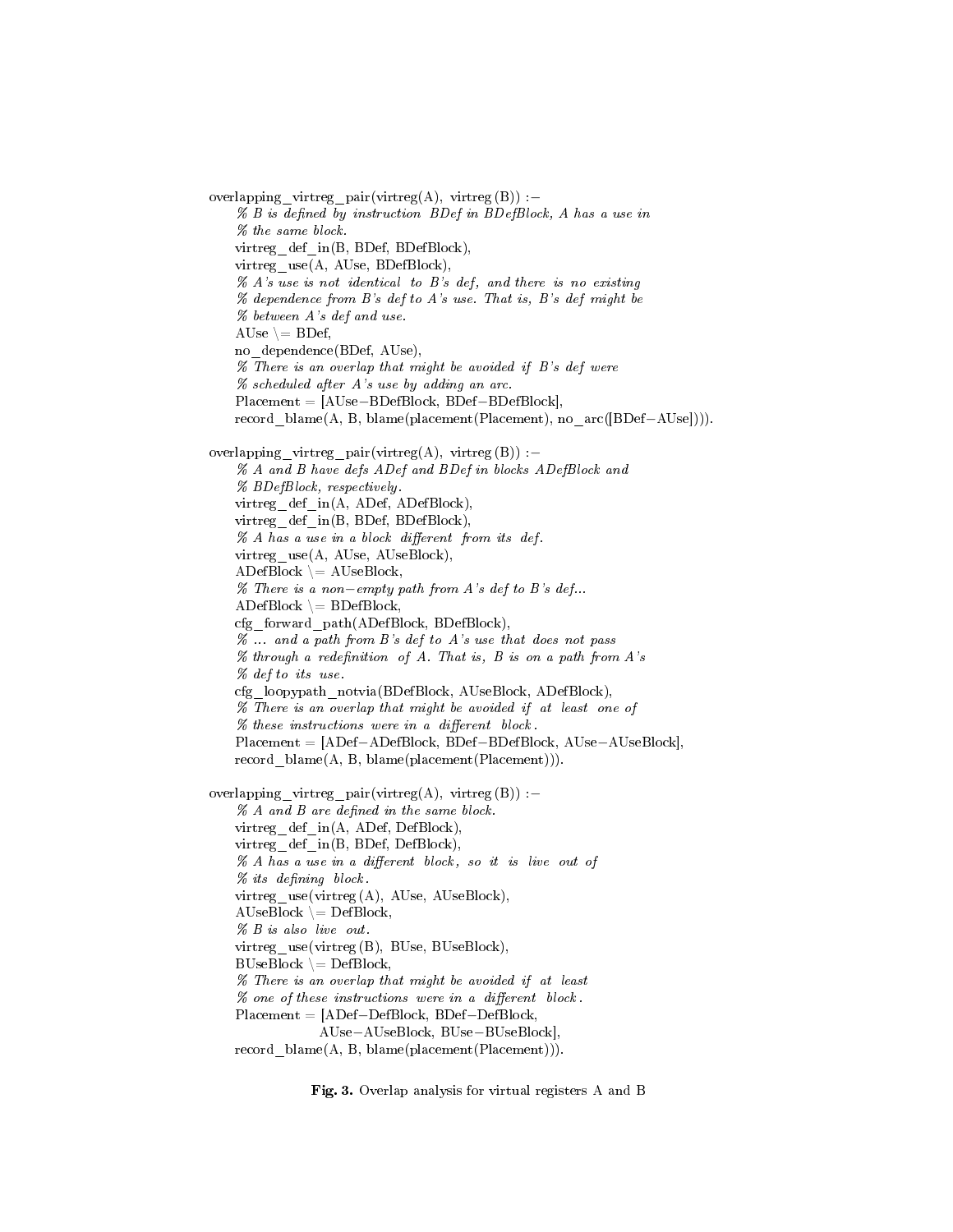use. The third clause handles the case where  $A$  and  $B$  are live at the end of the same block because they are both defined there and used elsewhere.

The code uses three important auxiliary predicates for its checks:

- cfg forward  $path(A, B)$  succeeds if there is a path in the control flow graph from block  $A$  to block  $B$  using only forward edges, i.e., not taking loop backedges into account.
- cfg loopypath  $notvia(A, B, C)$  succeeds if there is a path, possibly including loops, from  $A$  to  $B$ , but not including  $C$ . We use this to check for paths lacking a redefinition of values.
- no dependence( $A, B$ ) succeeds if there is no existing arc in the dependence graph from instruction  $A$  to  $B$ , but it could be added without causing a cycle in the graph.

If all of the conditions in the clause bodies are satisfied, a possible overlap between the values is recorded. Such overlaps are associated with `blame terms', data structures that capture the reason for the overlap. For any given pair of values, there might be several different causes for overlap, each associated with its own blame. An overlap can be avoided if all of the circumstances captured by the blame terms can be avoided.

There are two kinds of blame. First, there are those blames that record arcs missing from the dependence graph, computed as in the first clause in Figure 3. If this arc can be added to the dependence graph,  $B$ 's definition will be after  $A$ 's use, avoiding this overlap. Alternatively, if these two instructions are not placed in the same block, the overlap is also avoided. The second kind of blame concerns only the placement of instructions in basic blocks, as in the second and third clauses in Figure 3. If all of the instructions are placed in the blocks listed in the blame term, there is an overlap between the live ranges. If at least one of them is placed in another block, there is no overlap—at least, not due to this placement.

As mentioned before, we use Prolog's backtracking to enumerate all invalid placements and missing dependence arcs. We collect the associated blame terms and check them for validity: If any of the collected arcs to put a value  $v$  before  $w$ can not be added to the dependence graph because it would introduce a cycle, then the other arcs for putting  $v$  before  $w$  are useless, so all of these blames are deleted. Blames for the reversed ordering, scheduling  $w$  before  $v$ , are retained because they might still be valid.

Even after this cleanup we might end up with an overlap that cannot be avoided. For example, for the pair a and b in the example program, the analysis computes that instruction 3 defining b may not be placed in the start block because it would then be live out of that block and overlap with a's live-out definition; but neither may instruction 3 be placed in the loop block because it would be on a path from a's definition to its repeated use in the loop. As these two blocks are the only ones where instruction 3 may be placed, the analysis of all blames for this pair determines that an overlap between a and b cannot be avoided. Table 1 shows the blame terms computed for the example program after these checks and some cleanup (removal of unmovable instructions from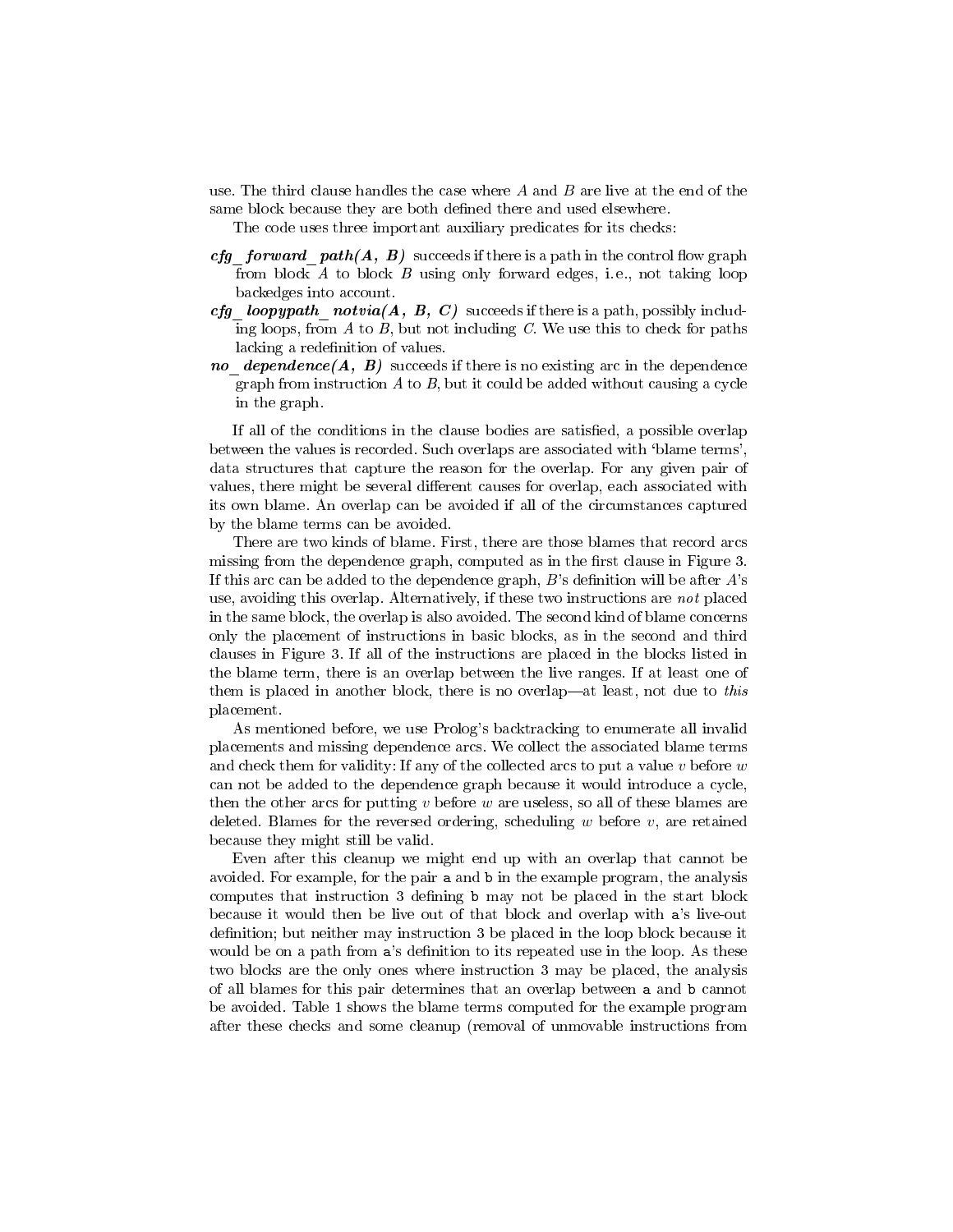Table 1. Blame terms computed for the example program, listing instruction placements and missing dependence arcs that may cause overlaps.

| Pair     | Invalid placements    |                   | Missing arcs Explanation                  |
|----------|-----------------------|-------------------|-------------------------------------------|
| a, d     | 7 in loop             |                   | a live through loop                       |
| b, d     | 3 in start, 7 in loop |                   | b live through loop if defined in start   |
| b. i0    | $3$ in start          |                   | b live out of start if defined in start   |
| b, i2    | $3$ in start          |                   | b live through loop if defined in start   |
| c, d     | 7 in loop             | $7 \rightarrow 6$ | order d's definition after c's last use   |
| $c$ , il |                       | $5 \rightarrow 4$ | order c's definition after int s last use |
| d. i2    | 7 in loop             |                   | i2 live out of loop (across backedge)     |

placement blames). Each blame is accompanied by a brief explanation of why the live ranges would overlap if placed and arranged as stated. Pairs not listed here are found to be either non-overlapping or definitely overlapping.

The analysis discussed so far only considers pairs of values in SSA form. However, we must also consider overlaps between SSA values and explicitly named CPU registers, such as argument registers referenced in copy instructions before function calls. As such copies can occur in several places in a function, these physical registers are not in SSA form. We assume a representation in which all uses of such registers are in the same block as their definition; this allows us to treat each of these short live ranges separately, and the analysis becomes similar to the case for virtual registers.

# 5 Reuse Candidate Selection

After performing overlap analysis and computing all blames, a subset of reuse candidates must be selected for reuse.

### 5.1 Integer Linear Programming Formulation

The optimization problem we must solve is finding a nonconflicting set of reuse candidates with maximal weight, where the weight is the sum of the spill costs of the two values. That is, of all possible overlaps, we want to avoid those that would lead to the largest total spill costs. We model this as an integer linear program and use an off-the-shelf solver (CPLEX) to compute an optimum.

Variables. The variables in the problem are:

- a binary variable select<sub>c</sub> for each reuse candidate c; this is 1 iff the candidate is selected
- a binary variable  $place_{i,b}$  for each legal block b for any instruction i occurring in a placement constraint in any blame; this is  $1$  iff it is legal to place  $i$  in  $b$ in the optimal solution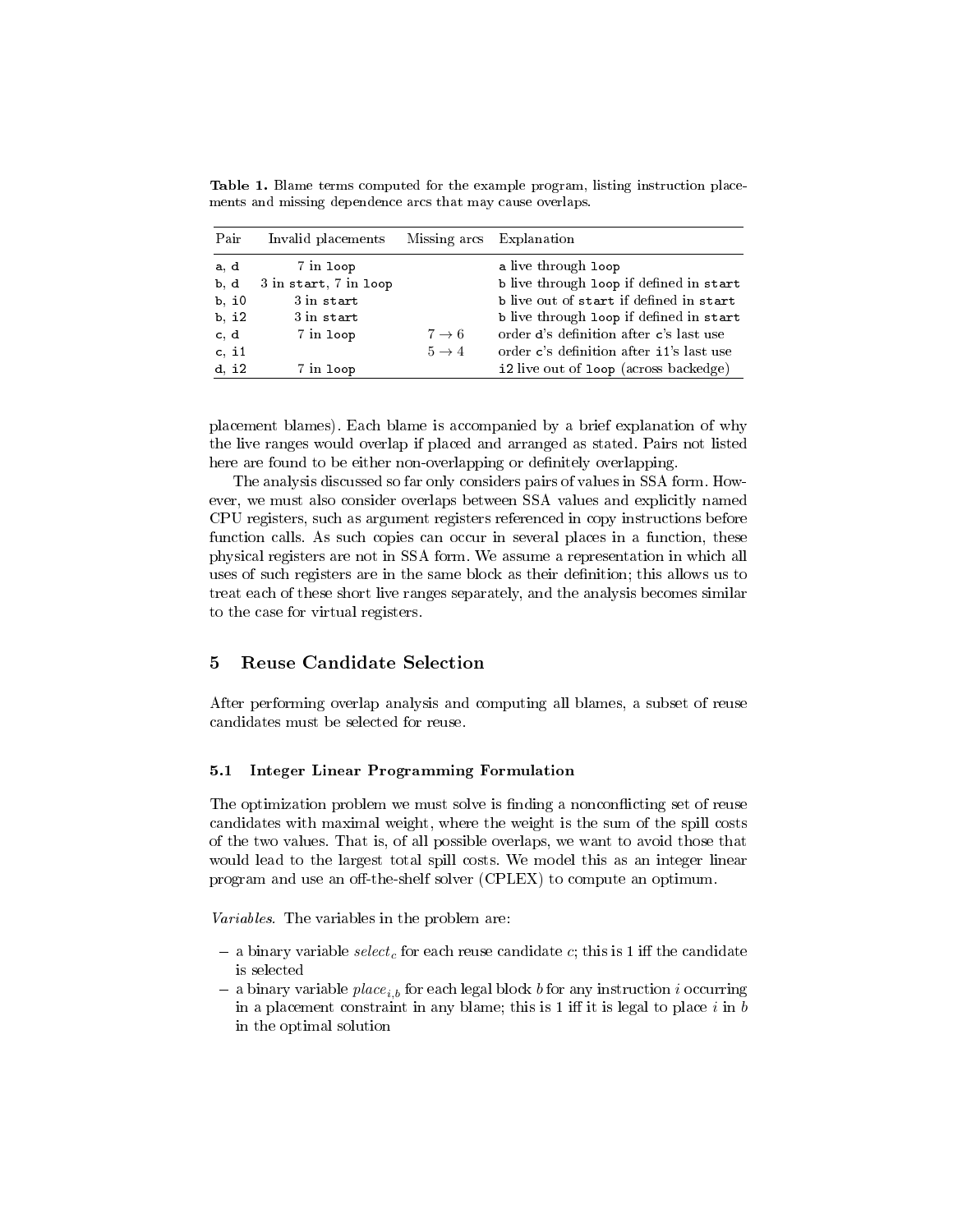- a binary variable  $arc_{i,j}$  for any dependence arc  $i \rightarrow j$  occurring in any blame; this is 1 iff the arc must be present in the optimal solution
- a variable *instr<sub>i</sub>* for each instruction in the program, constrained to the range  $0 \leq instr_i < N$  where N is the total number of instructions; these are used to ensure that the dependence graph for the optimal solution does not contain cycles

Objective function. We want to maximize the weight of the selected candidates; as a secondary optimization goal, we want to preserve as much freedom of code motion as possible for a given candidate selection. The objective function is therefore

$$
\text{maximize } \sum_c w_c select_c + \sum_i \sum_b place_{i,b}
$$

where the first sum ranges over all candidates  $c, w_c$  is the weight of candidate  $c$ , and the second sum ranges over all placement variables for instructions i and their legal blocks b. In our problem instances, there are typically considerably more candidate selection variables than placement variables, and the candidate weights are larger than 1. Thus the first sum dominates the second, and this objective function really treats freedom of code motion as secondary to the avoidance of overlaps. However, adding weights to the second sum would easily enable us to investigate trade-offs between avoiding spills and more aggressive code motion. We intend to investigate this trade-off in future work.

Constraints. The constraints in equations  $(1)-(7)$  ensure a valid selection. First, we give the constraints that model the structure of the existing dependence graph. We need this to detect possible cycles that would arise from selecting an invalid set of arcs. Therefore, we give a partial ordering of instructions that corresponds to dependences in the graph. For each instruction  $i$  with a direct predecessor p, the following must hold:

$$
instr_i > instr_p \tag{1}
$$

Next, we require that all instructions must be placed in some legal block. For each such instruction  $i$ .

$$
\sum place_{i,b} \ge 1\tag{2}
$$

where the sum ranges over all valid blocks b for instruction i.

We can now proceed to give the constraints related to selecting a reuse candidate. For a candidate c and each of the arcs  $i \rightarrow j$  associated with it, require

$$
select_c + place_{i,b} + place_{j,b} \le 2 + arc_{i,j}
$$
\n
$$
(3)
$$

to model that if c is selected and both i and j are placed in some common block b, the arc must be selected as well. For each invalid placement constraint  $(instr_{i_1} \text{ in } b_1, \ldots, instr_{i_n} \text{ in } b_n),$  require:

$$
select_c + \sum place_{i,b} \le n \tag{4}
$$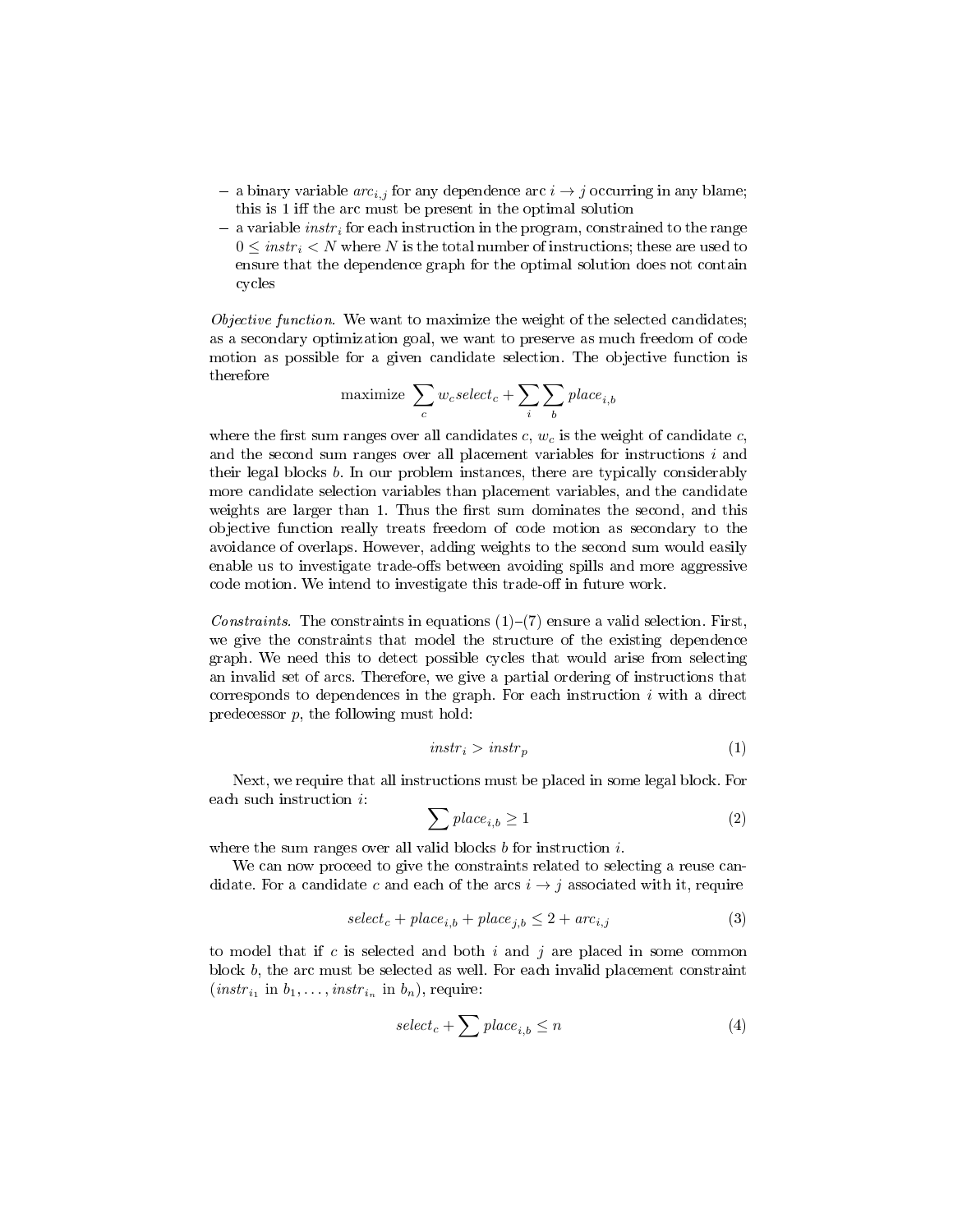This ensures that if c is selected, at least one of these placements is not selected.

If an arc is to be selected due to one of the candidates that requires it, ensure that it can be added to the dependence graph without causing a cycle. That is, we want to formulate the condition  $arc_{i,j} \Rightarrow instr_i > instr_j$ . If N is the total number of instructions, this constraint can be written as:

$$
instr_i - instr_j > N \cdot arc_{i,j} - N \tag{5}
$$

If arc<sub>i,j</sub> is selected, this reduces to  $instr_i - instr_j > 0$ , i. e.,  $instr_i > instr_j$ . Otherwise, it is  $instr_i - instr_j > -N$ , which is always true for  $0 \leq instr_i, instr_j < N$ . These constraints ensure that the instructions along every path in the dependence graph are always topologically ordered, i. e., there is no cycle in the graph.

Finally, we must take interactions between dependence arcs and instruction placement into account. An arc  $instr_i \rightarrow instr_j$  means that  $instr_j$  may not be executed after *instr<sub>i</sub>* along a program path, so it is not valid to place *instr<sub>j</sub>* into a later block than  $instr_i$ . Therefore, for all arcs  $instr_i \rightarrow instr_j$  in the original dependence graph where  $instr_i$  may be placed in some block  $b_i, \ instr_j$  may be placed in block  $b_j,$  and there is a non-empty forward path from  $b_j$  to  $b_i,$  require

$$
place_{i,b_i} + place_{j,b_j} \le 1
$$
\n<sup>(6)</sup>

to ensure that such a placement is not selected.

Similarly, for every selectable arc  $arc_{i,j}$  and an analogous invalid path:

$$
arc_{i,j} + place_{i,b_i} + place_{j,b_j} \le 2
$$
\n<sup>(7)</sup>

That is, selecting an arc means that we also ensure that the placement of instructions respects the intended ordering.

#### 5.2 Greedy Heuristic Solution

Solving integer linear programming problems is NP-hard. While very powerful solvers exist, many problems cannot be solved optimally within reasonable time limits. We therefore complement our optimal solver with a greedy heuristic solver. This solver inspects reuse candidates one by one and commits to any candidate that it determines to be an avoidable overlap. Committing to a candidate means immediately applying its instruction placement constraints and dependence arcs; this ensures that the candidate will definitely remain avoidable, but it restricts freedom of code motion for subsequent candidates.

Due to this greedy behavior, it is important to process candidates in an order that maximizes the chance to pick useful candidates early on. Since a live range's spill weight is a measure of how beneficial it is to keep the live range in a register, we want to avoid as many overlaps between live ranges with large weights as possible. We therefore order our candidates by decreasing weight before applying the greedy solver. As a small exception, we have found it useful to identify very short live ranges with a single use in the same block as the definition in the original program. We order these after all the other ranges because we have found that committing to such a very short range too early often destroys profitable code motion possibilities.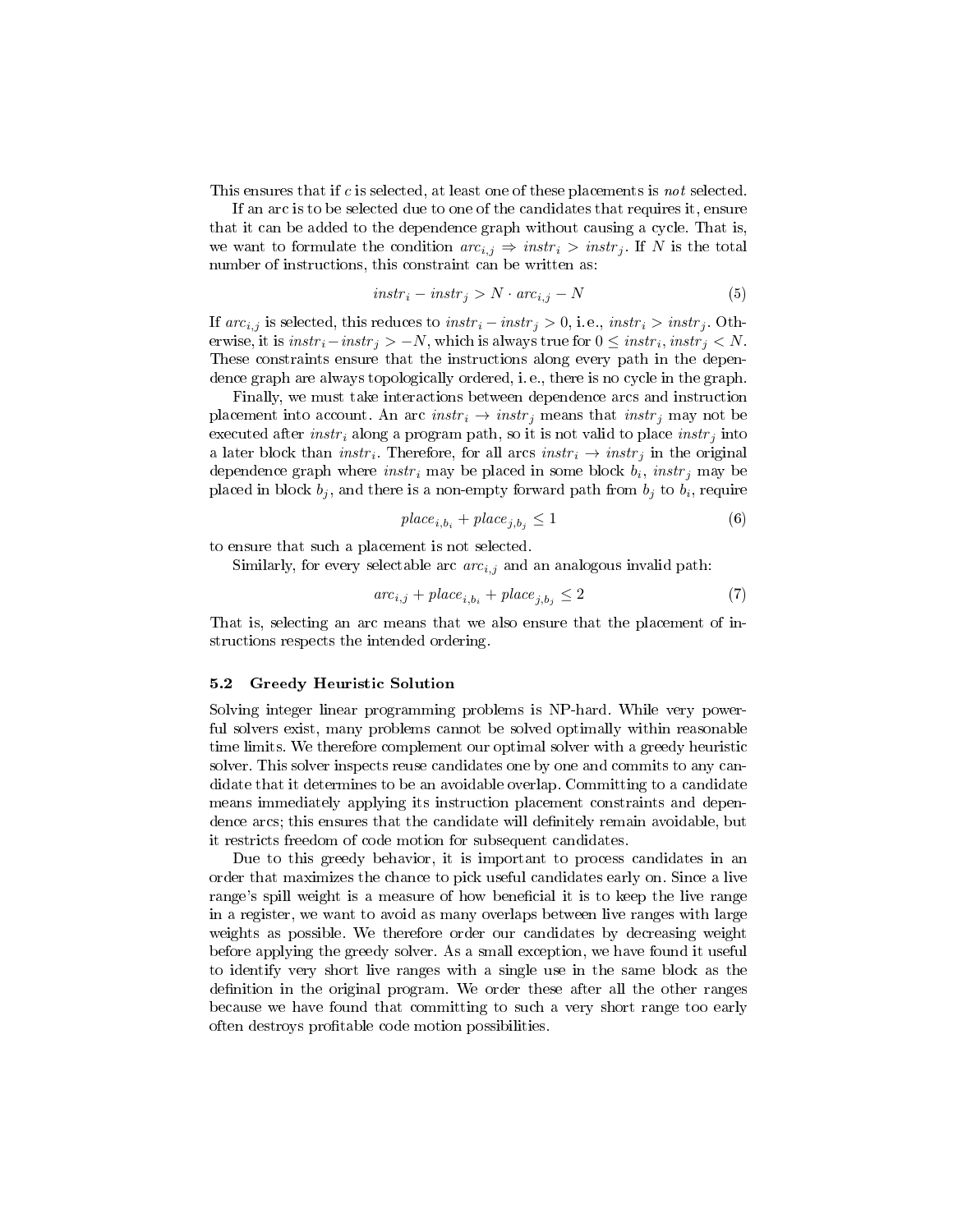#### 5.3 Spilling and Code Motion

Regardless of whether candidate selection was performed optimally or heuristically, GCMS finally moves on to the actual spilling phase. We use a spiller based on the PBQP formalism [SE02,HS06]. For the purposes of this paper, PBQP is simply a generalization of graph coloring register allocators [Cha82]. The difference is that nodes and edges in the conflict graph are annotated with weights modeling spill costs and register use constraints such as register pairing or aliasing.

We build a conflict graph with conflict edges both for register pairs whose live ranges definitely overlap as well as register pairs that were not selected by the candidate selection process. Conversely, any pair that was selected for reuse can be treated as non-conflicting, so we need not insert conflict edges for these. In fact, we want to ensure that any overlap that can be avoided actually is avoided by the register allocator. Using PBQP's edge cost matrices, we can ensure this by adding an edge with costs of some very small  $\epsilon$  value between any pair of registers that we want to be allocated to different registers. The PBQP problem solver then tries to find an allocation respecting all of these constraints.

If the solver does not find a valid allocation, it returns some values to spill or rematerialize; we perform these actions and then rerun the entire algorithm on the modified function. When an allocation is found, we perform our actual code motion: In the final schedule, live ranges selected for reuse may not overlap. We therefore inspect all selected candidate pairs to see if they were allocated to the same CPU register. If so, we must restrict code motion and add ordering arcs to the dependence graph as specified by the pair's blame term. For selected candidate pairs that were not allocated to the same register, we do not need to do anything. Thus, GCMS balances the needs of the spiller with aggressive global code motion: The freedom to move code is only restricted if this is really needed to avoid spills, but not otherwise.

After applying all the needed constraints, we simply perform unmodified GCM on the resulting restricted dependence graph: Instructions are placed in their latest possible blocks in the shallowest loop nest. This keeps instructions out of loops as far as possible, but prefers to shift them into conditionally executed blocks.

# 6 Experimental Evaluation

We have implemented optimal and heuristic GCMS in the LLVM compiler framework's backend. Since LLVM's native frontend, Clang, only handles C and  $C_{++}$ , we use GCC as our frontend and the Dragonegg GCC plugin to generate LLVM intermediate code from GCC's internal representation. This allows us to apply our optimization to Fortran programs from the SPEC CPU 2000 benchmark suite as well. Unfortunately, our version of Dragonegg miscompiles six of the SPEC benchmarks, but this still leaves us with 20 benchmarks to evaluate. We generate code for the ARM Cortex-A9 architecture with VFP3 hardware floating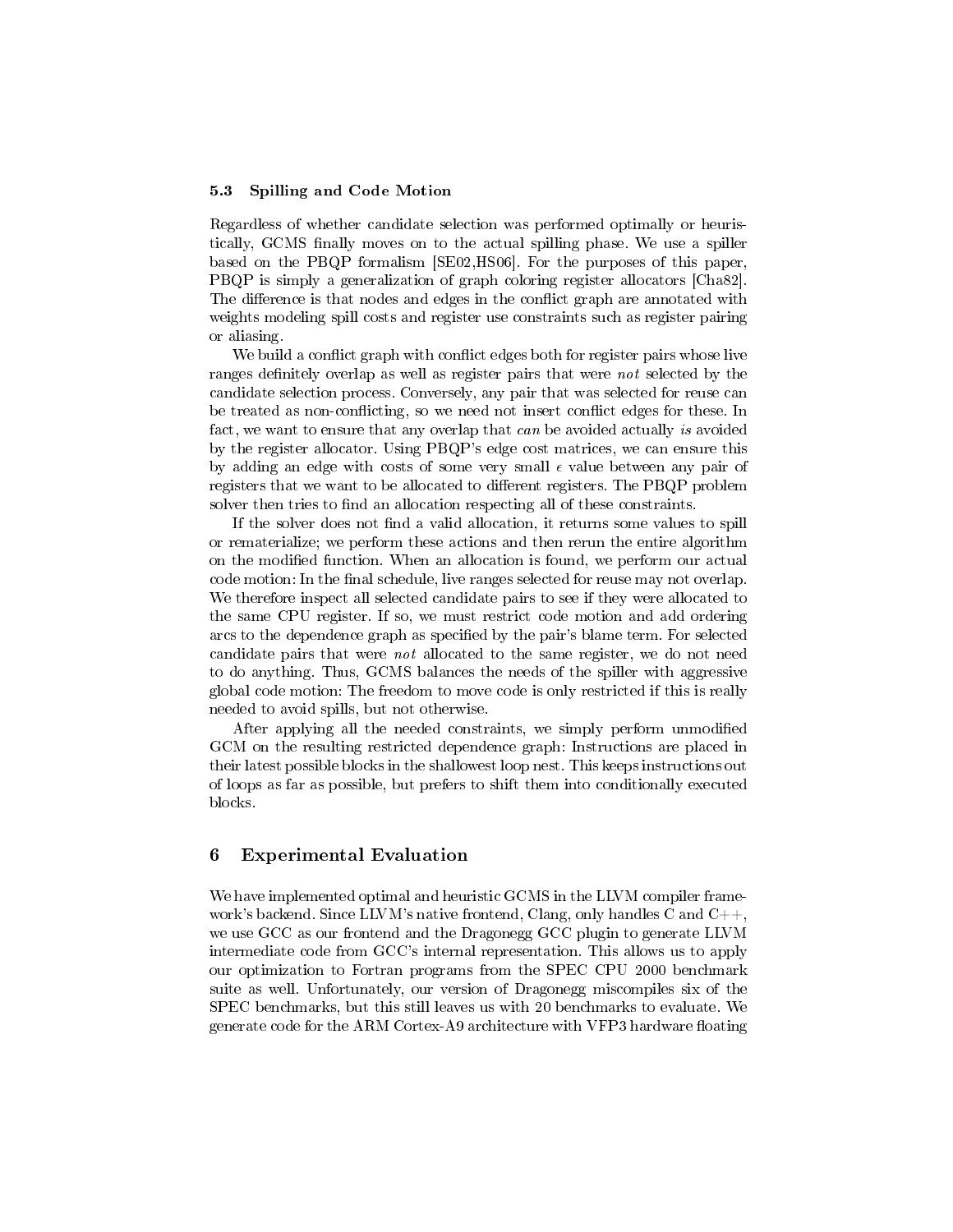point support and use the -03 optimization flag to apply aggressive optimizations both at the intermediate code level and in the backend.

The overlap analysis was implemented using SWI-Prolog, and we use CPLEX as our ILP solver. Whenever CPLEX times out on a problem, we inspect the best solution it has found up to that point; if its overlap weight is lower than the weight in the prepass schedule, we use this approximation, and otherwise fall back to the prepass schedule.

The greedy heuristic solver could in principle be based on the Prolog analysis as well, but we simply continue using our old  $C++$  implementation. However, comparing it to the Prolog implementation of essentially the same analysis helped us considerably in finding bugs in both.

#### 6.1 Solver Time

We ran our compiler on the SPEC CPU 2000 benchmark suite, applying the optimal GCMS algorithm on all functions of 1000 or fewer instructions (this includes more than 97 % of all functions in the suite). CPLEX was set to run with a time limit of 60 seconds of wall clock time per problem. CPLEX automatically runs as many parallel threads as is appropriate for the hardware platform and can almost fully utilize the 8 cores on our Xeon CPU, so the timeout corresponds to typically about 6 to 8 minutes of CPU time. The entire build of our 20 benchmarks with optimal GCMS takes 18 hours of wall clock time.

Figure 4 shows a scatterplot of CPLEX solver times relative to the number of instructions. Marks at or very near the 60 second line are cases where the solver reached its time limit and did not return a provably optimal result. We can see that the majority of problems is solved very quickly. It is difficult to pinpoint a general trend, although obviously solving the optimization problem for larger functions tends to take longer. Note, however, that there are some quite small functions, some even with fewer than 100 instructions, where CPLEX does not terminate within the time limit. Inspection of such cases shows that this typically happens in functions containing relatively large basic blocks with much scheduling freedom. In the ILP problems for such functions, there are many arc variables to consider. These affect the values of the  $instr$  variables, which have large domains, and we believe that this may be one of the reasons CPLEX is having difficulties in exploring the search space efficiently. Nevertheless, we are able to solve 5287 of 5506 instances  $(96\%)$  optimally, and 4472 of these  $(81\%$ overall) even within a single second.

We do not report times for the Prolog overlap analysis separately, but the overall distribution is very similar to the one in Figure 4. All blames for almost all of the functions are computed within a few seconds. Functions with a large number of basic blocks and many paths in the CFG may take longer due to the combinatorial explosion of taking all instruction placements into account. We run the overlap analysis with a 60 second time limit and fall back to the  $C++$ heuristics if the limit is exceeded, but this only happens rarely.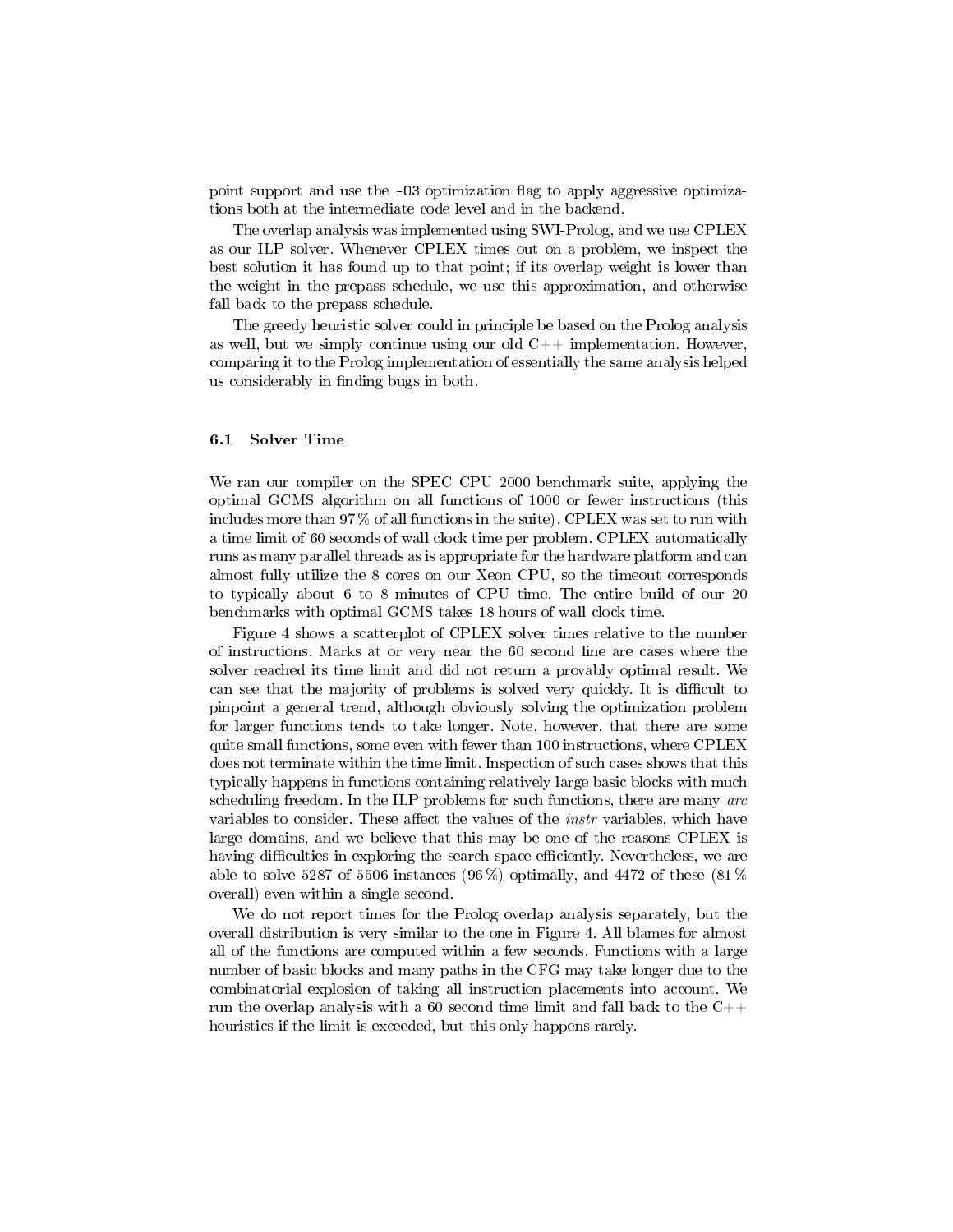

Fig. 4. Scatterplot of CPLEX solver times relative to function size

# 6.2 Execution Time Statistics

Table 2 shows a comparison of the execution times of our benchmark programs, compiled using five different code generation methods. Baseline is the configuration using LLVM's code motion pass which attempts to perform loop invariant code motion without exceeding a heuristically determined register usage limit. Within blocks, instructions are scheduled using a list scheduler that attempts to minimize live range lengths. The Baseline configuration is thus a good representative of modern optimizing compilers.

Heuristic GCMS is our GCMS algorithm, always using the greedy heuristic solver described in Section 5.2. Optimal GCMS uses the optimal ILP formulation for functions of up to 1000 instructions with a solver time timit of 60 seconds, as discussed above. All three configurations use the same spiller based on a PBQP formulation and using LLVM's near-optimal PBQP solver.

The 'Local' variants are also GCMS, but restricted by treating every instruction as unmovable. Thus the Local algorithm only performs instruction scheduling within the blocks LLVM chose for each instruction. We evaluate two Local variants, one with the greedy heuristic scheduler and one with the optimal ILP formulation of the candidate selection problem, as before. Each time shown in the table is CPU time, obtained as the minimum of timing five runs of each benchmark in each configuration. Additionally, the GCMS and Local variants are shown normalized to Baseline.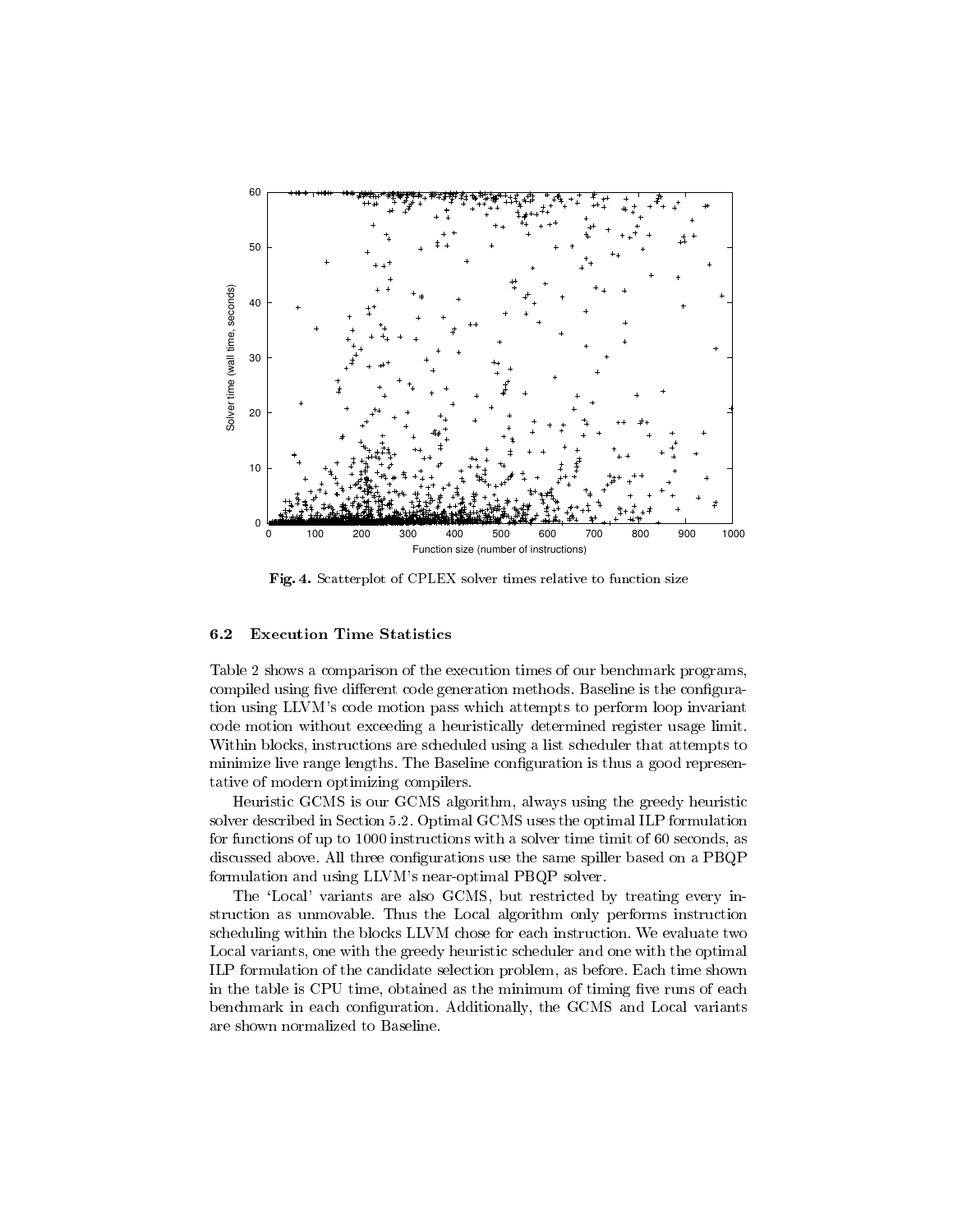| Benchmark          | <b>Baseline</b> | GCMS      |       |         |       |       | Local     |         |       |  |
|--------------------|-----------------|-----------|-------|---------|-------|-------|-----------|---------|-------|--|
|                    |                 | Heuristic |       | Optimal |       |       | Heuristic | Optimal |       |  |
| $164$ gzip         | 62.82           | 60.25     | 0.96  | 60.31   | 0.96  | 60.66 | 0.97      | 60.68   | 0.97  |  |
| 168 wupwise        | 60.25           | 59.96     | 1.00  | 60.18   | 1.00  | 60.30 | 1.00      | 60.03   | 1.00  |  |
| $171$ .swim        | 31.84           | 31.89     | 1.00  | 31.85   | 1.00  | 31.49 | 0.99      | 31.76   | 1.00  |  |
| $172$ mgrid        | 50.87           | 52.85     | 1.04  | 52.25   | 1.03  | 53.08 | 1.04      | 51.58   | 1.01  |  |
| $173$ .applu       | 31.00           | 31.31     | 1.01  | 31.24   | 1.01  | 31.35 | 1.01      | 31.21   | 1.01  |  |
| $175$ vpr          | 40.72           | 40.80     | 1.00  | 40.71   | 1.00  | 40.71 | 1.00      | 40.47   | 0.99  |  |
| $177$ . mesa       | 58.89           | 59.26     | 1.01  | 58.15   | 0.99  | 58.78 | 1.00      | 58.74   | 1.00  |  |
| 178 galgel         | 54.07           | 54.21     | 1.00  | 54.33   | 1.00  | 53.62 | 0.99      | 53.49   | 0.99  |  |
| $179.\mathrm{art}$ | 9.42            | 9.59      | 1.02  | 9.59    | 1.02  | 9.69  | 1.03      | 9.18    | 0.97  |  |
| $181$ mcf          | 56.82           | 57.58     | 1.01  | 57.54   | 1.01  | 58.29 | 1.03      | 57.05   | 1.00  |  |
| 183.equake         | 40.81           | 41.42     | 1.01  | 41.14   | 1.01  | 42.42 | 1.04      | 40.72   | 1.00  |  |
| 187 facerec        | 80.42           | 81.99     | 1.02  | 85.91   | 1.07  | 82.71 | 1.03      | 80.80   | 1.00  |  |
| 189.lucas          | 79.48           | 79.35     | 1.00  | 79.24   | 1.00  | 79.14 | 1.00      | 78.88   | 0.99  |  |
| 197 parser         | 13.50           | 13.46     | 1.00  | 13.43   | 0.99  | 13.55 | 1.00      | 13.50   | 1.00  |  |
| $252$ .eon         | 13.63           | 13.34     | 0.98  | 13.64   | 1.00  | 13.80 | 1.01      | 13.47   | 0.99  |  |
| 253 perlbmk        | 25.12           | 24.42     | 0.97  | 24.27   | 0.97  | 26.28 | 1.05      | 24.64   | 0.98  |  |
| $255$ . vortex     | 15.32           | 15.42     | 1.01  | 15.68   | 1.02  | 15.35 | 1.00      | 15.45   | 1.01  |  |
| $256$ bzip $2$     | 56.20           | 56.56     | 1.01  | 56.59   | 1.01  | 56.53 | 1.01      | 56.63   | 1.01  |  |
| 300.twolf          | 25.09           | 25.60     | 1.02  | 25.35   | 1.01  | 26.19 | 1.04      | 24.79   | 0.99  |  |
| 301 apsi           | 20.46           | 20.36     | 1.00  | 20.41   | 1.00  | 20.42 | 1.00      | 20.35   | 0.99  |  |
| geometric mean     |                 |           | 1.003 |         | 1.004 |       | 1.011     |         | 0.995 |  |

Table 2. Execution time statistics for SPEC CPU 2000 benchmark programs, in seconds and relative to Baseline

The results show interesting effects due to the comparison of global code motion and local scheduling. Our original research goal was to investigate whether the effect observed by Govindarajan et al.  $(GYA+03]$ , that scheduling for minimal register use improves performance, also holds true for global code motion for minimial spilling. While we see performance improvements due to reduced spilling and more aggressive code motion in a few cases, in other cases performance degrades. These regressions are due to code motions that do reduce spills but at the same time move instructions to unfavorable basic blocks. We conclude that although GCMS is careful to restrict the schedule only where this is absolutely necessary to avoid spilling, such restrictions can still have an unfavorable impact on overall performance in a number of cases. On average, both heuristic and optimal GCMS produce code with comparable performance to LLVM's simpler heuristics.

This is different for purely local scheduling for minimal spilling: Here, our optimal variant is often better than LLVM's scheduling heuristic, which also has the goal of reducing spills by shortening live ranges. On average, we achieve an improvement of about 0.5 %. This local result shows that while LLVM is already close to optimal, there is still potential to improve the code produced by its state-of-the-art heuristics, and we believe that more careful global code motion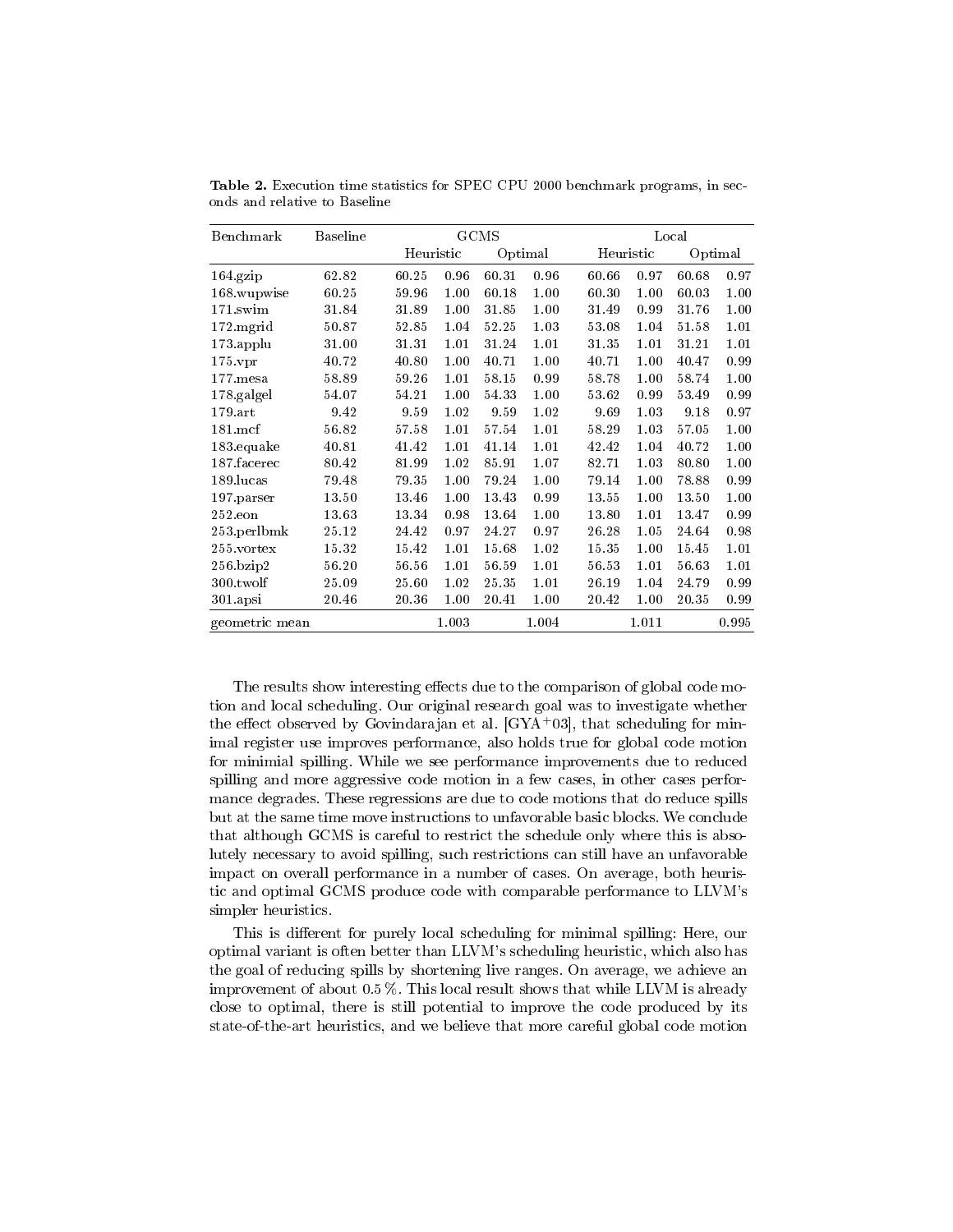

Fig. 5. Distribution of selected candidates by weight

operations can be even more beneficial. We noted in Section 5 that our optimal algorithm's objective function can easily be extended to balance avoidance of spills against freedom of code motion. As future work, we intend to evaluate this design space to find a better tradeoff between global code motion and scheduling to optimize program performance.

#### 6.3 Comparison of Optimal Selection vs. Greedy Heuristics

The quality of our greedy heuristic solution depends on the ordering of register pairs. If we managed to select an ordering in which all the reuse candidates in the optimal solution come first, applying the greedy algorithm would produce the optimal solution. The idea behind our ordering by decreasing weight is to select the most expensive pairs, which make the biggest difference in spilling quality, as early as possible.

To gain insight into whether this is a good idea, we look at the distribution of candidates actually selected by the optimal solver. If this distribution is skewed towards candidates of larger weight, this could be a hint that our ordering by decreasing weight is a sound approach; otherwise, analyzing the distribution might suggest better alternatives.

Figure 5 shows a histogram representing the distribution of reuse candidates in the optimal solutions we found. We obtained this figure by producing a 0-1 `selection vector' for each set of candidates ordered by decreasing weight, where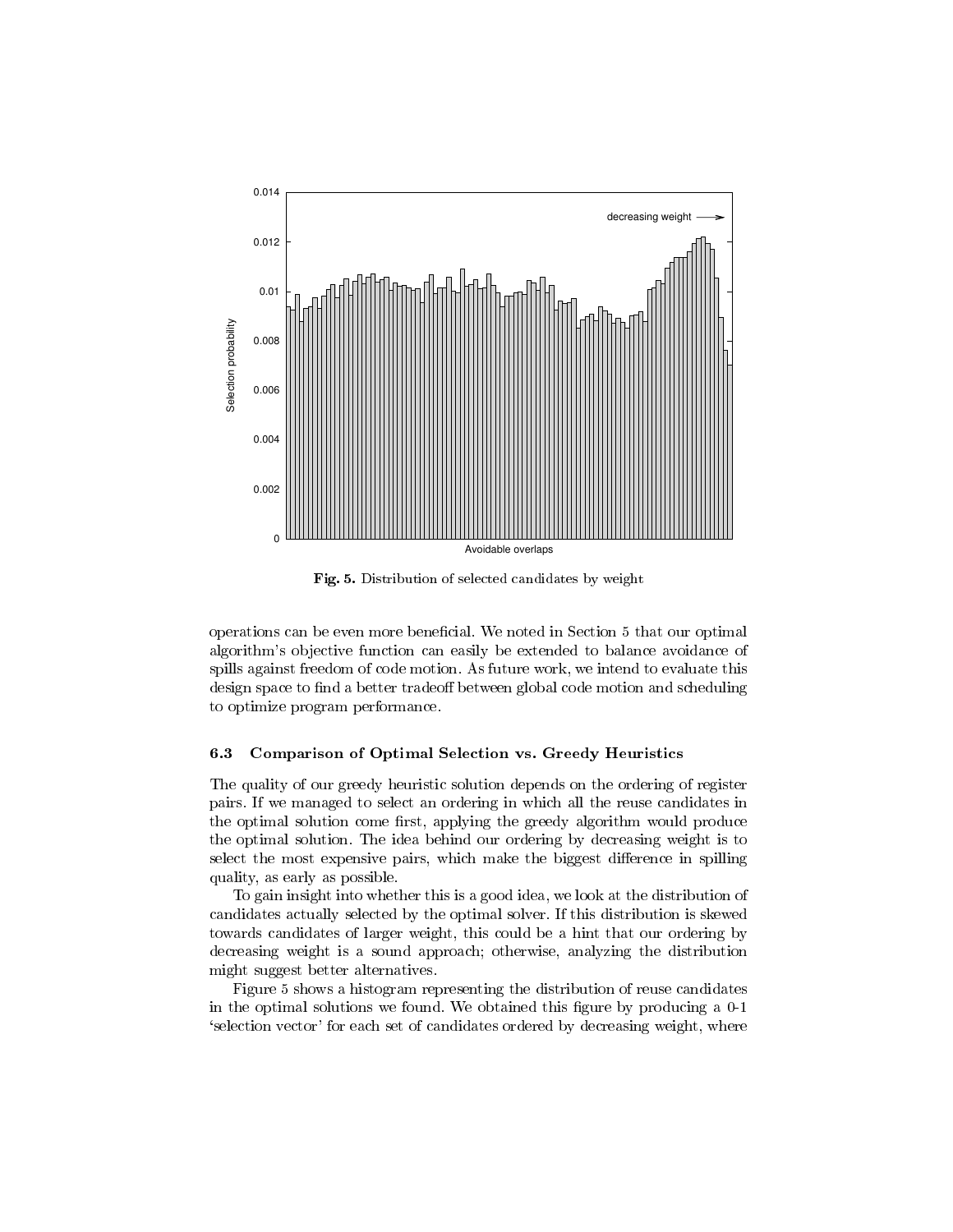a 0 entry represents `not selected', and a 1 represents `selected'. We divided each selection vector into 100 buckets of equal size and computed the population count (number of 1s) normalized by bucket size for each bucket. The histogram is the sum of all of these normalized vectors.

Apart from the small peak towards the lower end of the weight scale, the distribution of the selected candidates is quite even. Thus this analysis does not suggest a good weight-based ordering for the greedy analysis, although starting with a certain subset of lower-weight pairs might result in a slightly better overall selection than with our current ordering by decreasing weight.

# 7 Summary and Conclusions

In this paper we presented GCMS, a global code motion algorithm for minimal spilling. In GCMS, we consider all possible overlaps between live ranges in a function, taking all possible placements of instructions and schedules within basic blocks into account. From all overlaps that can be avoided, we select a profitable candidate set to avoid. These candidates can be removed from the register allocation problem's conflict set; if a candidate is chosen for reuse of a processor register, we apply the associated changes to the dependence graph that models all code motion and scheduling possibilities. However, if enough registers are available for an allocation without spilling, we do not restrict scheduling or code motion and can aggressively move code out of loops.

We evaluate both optimal and greedy heuristic solutions of the candidate selection problem. Our evaluation shows that global code motion can reduce spilling and occasionally improve program performance, but it often performs code motions that can lead to an overall performance regression. On the other hand, restricting our optimal algorithm to perform only local instruction scheduling leads to consistent improvements in performance over a state-of-the art heuristic scheduler. Finding a restricted form of GCMS that more carefully balances the needs of the spiller against aggressive code motion is future work.

# References

- [AEBK94] Wolfgang Ambrosch, M. Anton Ertl, Felix Beer, and Andreas Krall. Dependence-conscious global register allocation. In Proceedings of the International Conference on Programming Languages and System Architectures, number 782 in Lecture Notes in Computer Science, pages 125-136, London, UK, 1994. Springer-Verlag.
- [Bar11] Gergö Barany. Register reuse scheduling. In 9th Workshop on Optimizations for DSP and Embedded Systems (ODES-9), Chamonix, France, April 2011. Available from http://www.imec.be/odes/.
- [BR91] David Bernstein and Michael Rodeh. Global instruction scheduling for superscalar machines. In Proceedings of the ACM SIGPLAN 1991 conference on Programming language design and implementation, PLDI '91, pages 241 255, New York, NY, USA, 1991. ACM.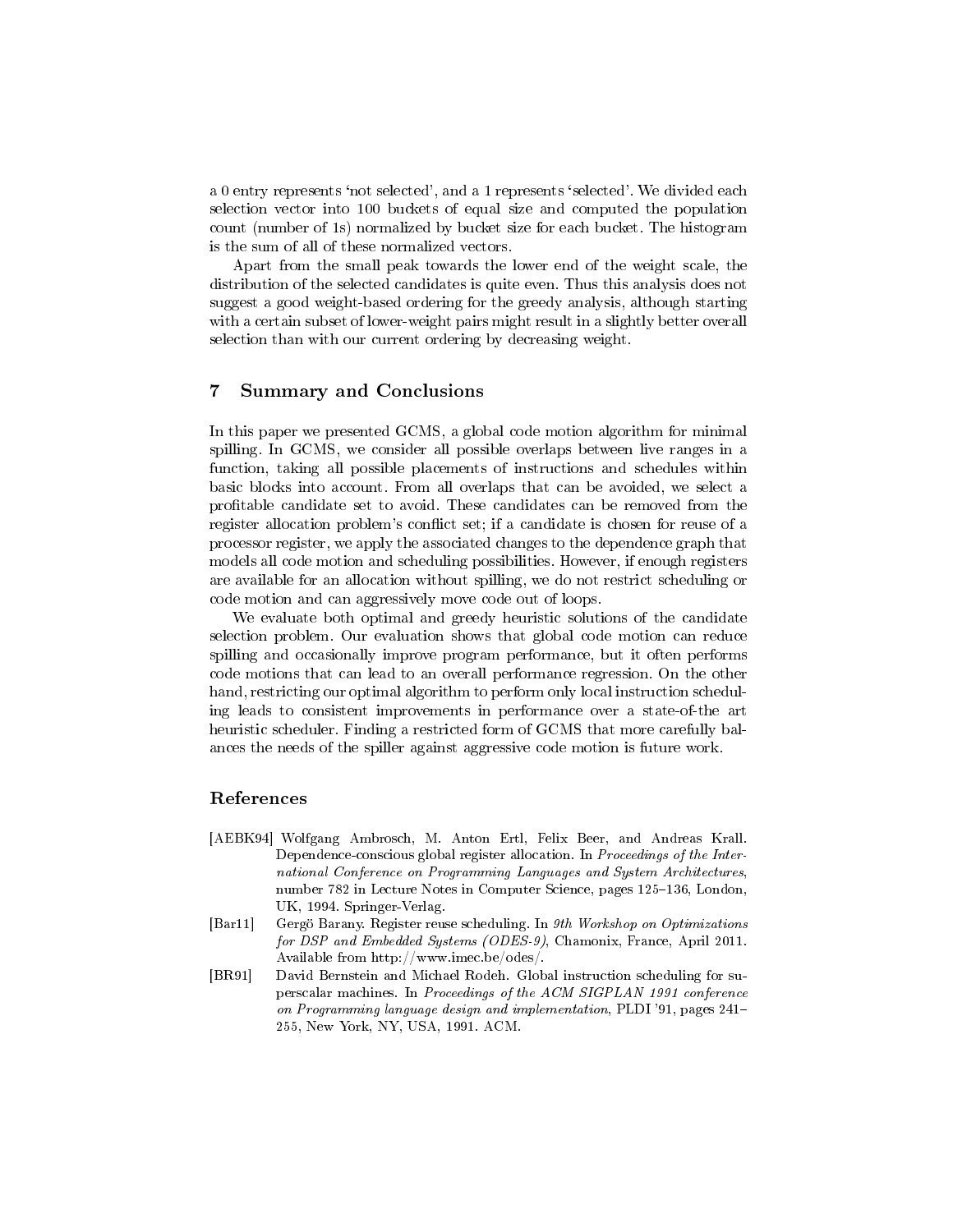- [CBD11] Quentin Colombet, Florian Brandner, and Alain Darte. Studying optimal spilling in the light of ssa. In Proceedings of the 14th international conference on Compilers, architectures and synthesis for embedded systems, CASES '11, pages 25-34, New York, NY, USA, 2011. ACM.
- [CCK97] Chia-Ming Chang, Chien-Ming Chen, and Chung-Ta King. Using integer linear programming for instruction scheduling and register allocation in multiissue processors. In Computers and Mathematics with Applications, 1997.
- [CFR<sup>+</sup>91] Ron Cytron, Jeanne Ferrante, Barry K. Rosen, Mark N. Wegman, and F. Kenneth Zadeck. Efficiently computing static single assignment form and the control dependence graph.  $ACM$  Trans. Program. Lang. Syst.,  $13(4):451-$ 490, 1991.
- [Cha82] G. J. Chaitin. Register allocation & spilling via graph coloring. In Proceedings of the 1982 SIGPLAN symposium on Compiler construction, SIGPLAN '82, pages 98-105, New York, NY, USA, 1982. ACM.
- [Cli95] Cliff Click. Global code motion/global value numbering. In Proceedings of the ACM SIGPLAN 1995 conference on Programming language design and  $implementation, PLDI$  '95, pages 246-257, 1995.
- [CSG01] Josep M. Codina, Jesús Sánchez, and Antonio González. A unied modulo scheduling and register allocation technique for clustered processors. In Proceedings of the 2001 International Conference on Parallel Architectures and Compilation Techniques, PACT '01, pages 175-184, Washington, DC, USA, 2001. IEEE Computer Society.
- [EK91] M. Anton Ertl and Andreas Krall. Optimal instruction scheduling using constraint logic programming. In Programming Language Implementation and Logic Programming, volume 528 of Lecture Notes in Computer Science, 1991.
- [EK12] Mattias Eriksson and Christoph Kessler. Integrated code generation for loops.  $ACM$  Trans. Embed. Comput. Syst.,  $11S(1):19:1-19:24$ , June 2012.
- [GH88] J. R. Goodman and W.-C. Hsu. Code scheduling and register allocation in large basic blocks. In ICS '88: Proceedings of the 2nd international conference on Supercomputing, pages 442-452, New York, NY, USA, 1988. ACM.
- [GYA<sup>+</sup>03] R. Govindarajan, Hongbo Yang, J.N. Amaral, Chihong Zhang, and G.R. Gao. Minimum register instruction sequencing to reduce register spills in out-of-order issue superscalar architectures. IEEE Transactions on Computers,  $52(1):4-20$ , Jan. 2003.
- [HS06] Lang Hames and Bernhard Scholz. Nearly optimal register allocation with PBQP. In David Lightfoot and Clemens Szyperski, editors, Modular Programming Languages, number 4228 in Lecture Notes in Computer Science, pages 346-361. Springer Berlin / Heidelberg, 2006.
- [JM03] Neil Johnson and Alan Mycroft. Combined code motion and register allocation using the value state dependence graph. In Proceedings of the 12th international conference on Compiler construction,  $CC'03$ , pages 1-16, Berlin, Heidelberg, 2003. Springer-Verlag.
- [Lam88] M. Lam. Software pipelining: an effective scheduling technique for VLIW machines. In Proceedings of the ACM SIGPLAN 1988 conference on Programming Language design and Implementation, PLDI '88, pages 318-328, New York, NY, USA, 1988. ACM.
- [NP93] C. Norris and L. L. Pollock. A scheduler-sensitive global register allocator. In Supercomputing '93: Proceedings of the 1993 ACM/IEEE conference on  $Supercomputing$ , pages 804-813, 1993.